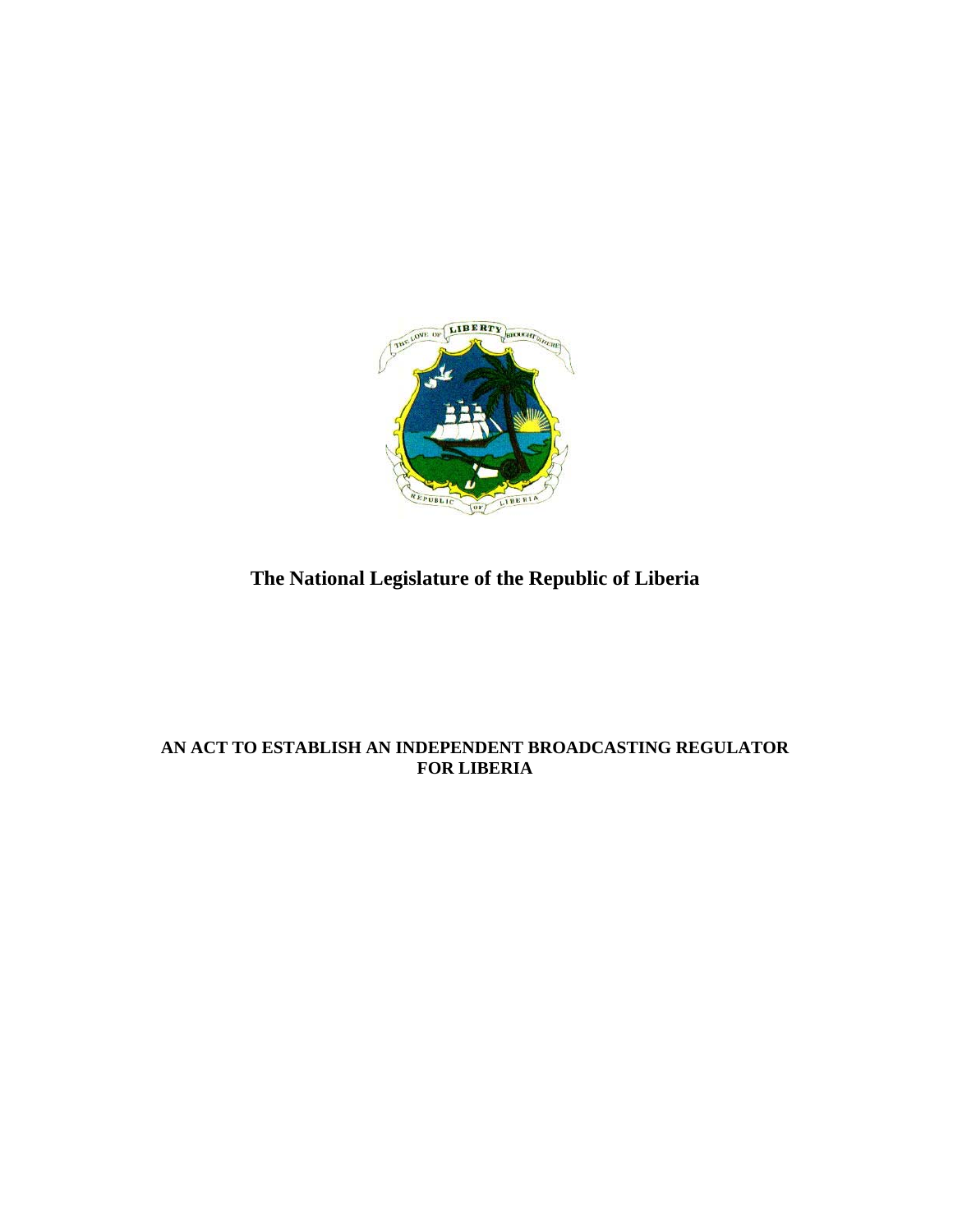#### **PREAMBLE**

#### *RECOGNISING THAT —*

- The right to freedom of expression, including the public's right to a pluralistic broadcast media, is a fundamental human right, protected under Article 15 of the Constitution of Liberia;
- The right to freedom of expression is also recognised under Article 19 of the International Covenant on Civil and Political Rights, and under Article 9 of the African Charter on Human and Peoples' Rights, both of which Liberia has ratified;
- The Declaration of Principles on Freedom of Expression adopted by the African Commission on Human and Peoples' Rights states that regulatory authorities for the broadcast sector should be independent and adequately protected against interference, particularly of a political or economic nature; that the appointments process for members of such an authority should be open and transparent, involve the participation of civil society, and shall not be controlled by any particular political party; and that such an authority should be formally accountable to the public through a multi-party body;

*BE IT THEREFORE ENACTED by the National Legislature of the Republic of Liberia, as follows-.-*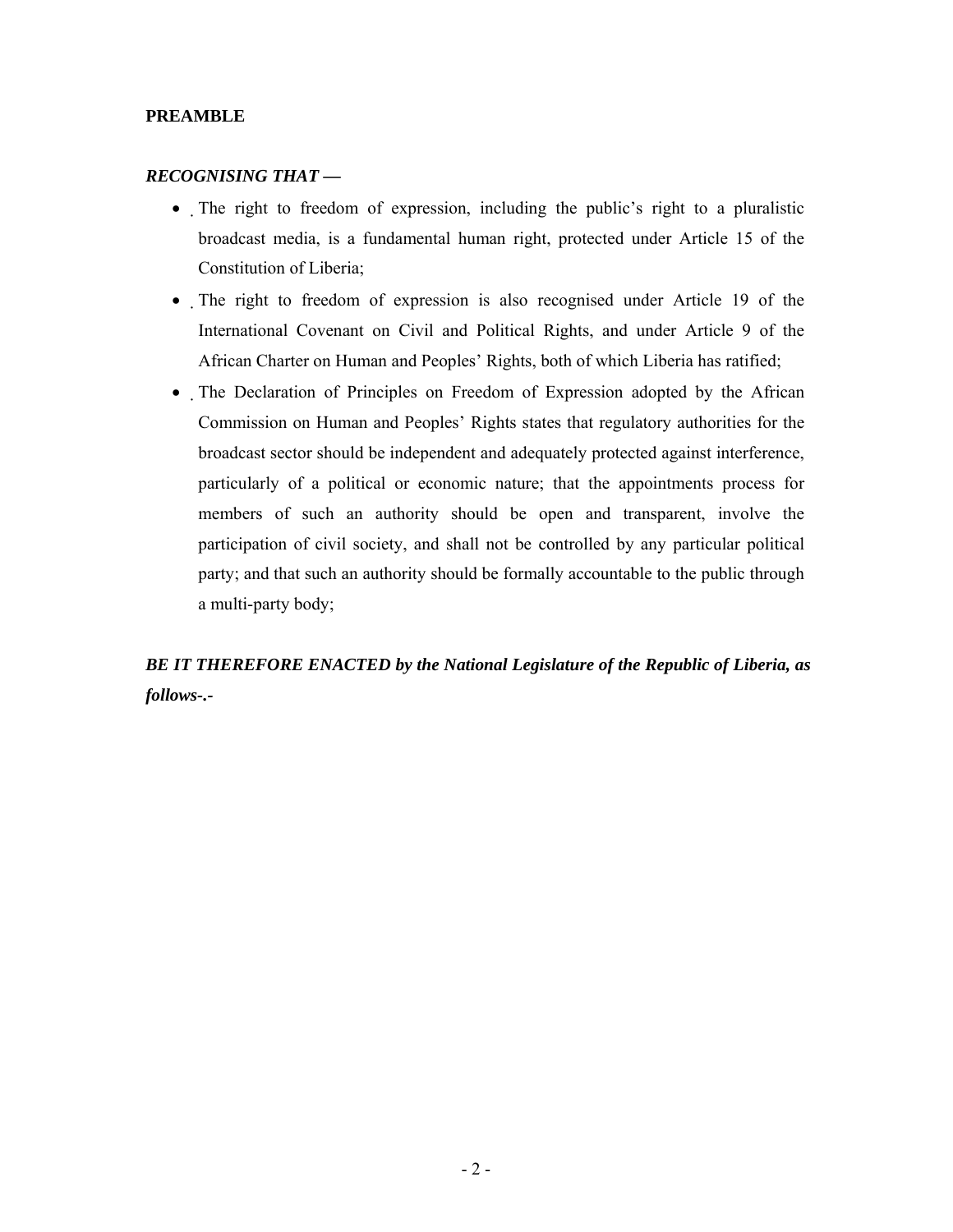#### ARRANGEMENT OF SECTIONS

#### **PART I—DEFINITIONS AND PURPOSE**

*Definitions Purpose* 

#### **PART II—BROADCASTING POLICY FOR LIBERIA**  *Broadcasting Policy*

#### **PART III—ESTABLISHMENT, MEMBERSHIP AND MEETINGS OF THE AUTHORITY**

*Establishment of the Independent Broadcasting Authority Tenure and removal Remuneration of Members Rules of procedure*

#### **Part IV—FUNCTIONS, DUTIES AND POWERS OF AUTHORITY**

*Functions of the Authority Investigations Committees Appointment of Chief Executive Officer* 

#### **Part V—FUNDING AND REPORTING OF AUTHORITY**

*Funding for the Authority Audit and annual report Broadcasting frequencies* 

#### **Part VI— FREQUENCY PLANNING**

 *Broadcasting Frequencies* 

#### **Part VII— LICENSING**

*Broadcast licence requirement Existing broadcasting services New licence tenders Assessing licence applications Licence frequency Community Broadcasting Services* 

#### **Part VIII—GENERAL LICENCE CONDITIONS**

*General licence conditions Undue concentration of ownership Licence fees*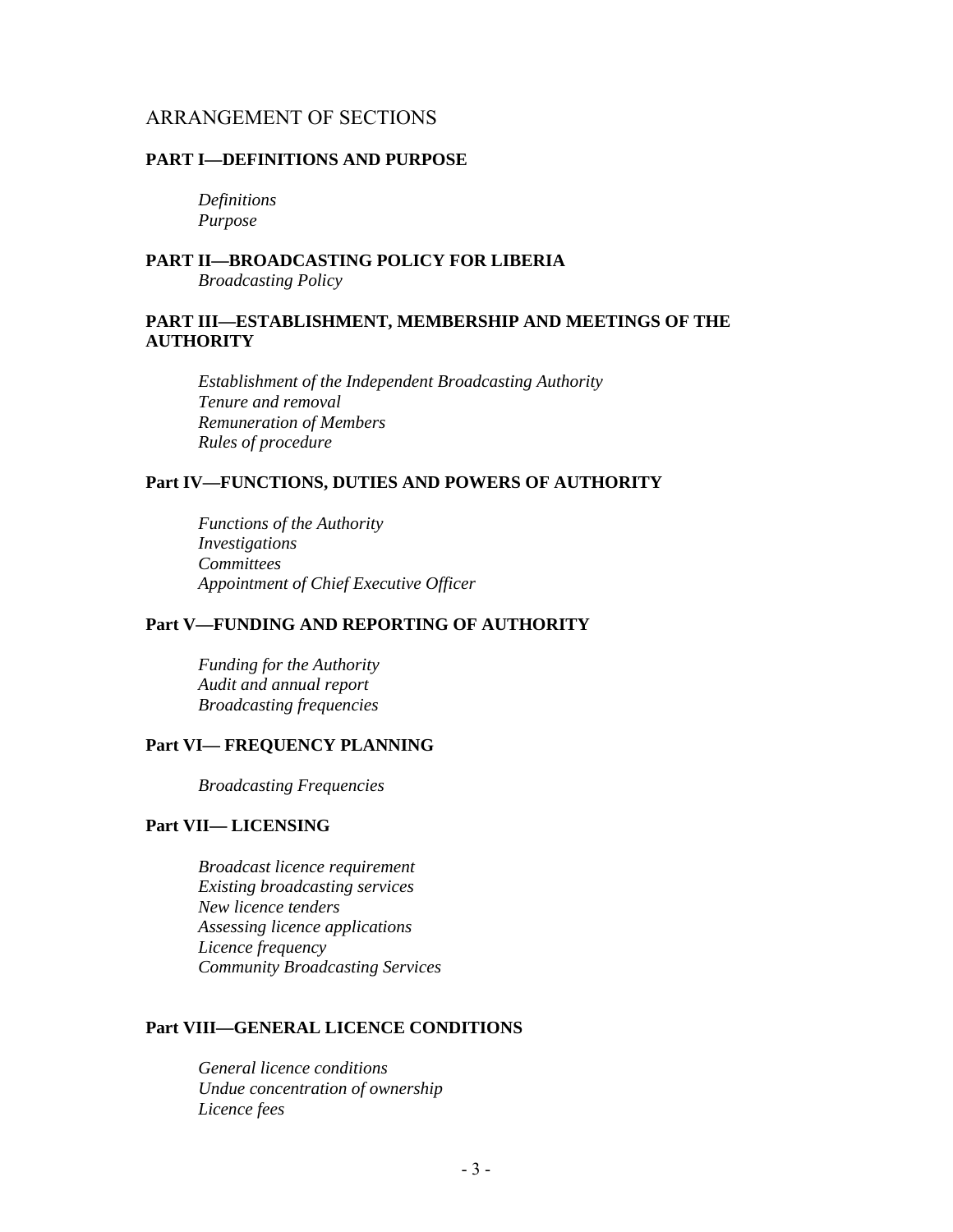*Additional terms and conditions* 

#### **Part IX—SPECIFIC LICENCE CONDITIONS**

*Specific licence conditions Licence condition amendments General restriction on specific licence conditions* 

#### **Part X—THE ADVERTISING, PROGRAMME AND TECHNICAL CODES**

*The advertising and programme codes The advertising code The programme code* 

#### **Part XI—BREACH OF LICENCE CONDITIONS**

*Complaints and monitoring Investigations Sanctions* 

#### **Part XII—APPEALS**

*Appeals* 

#### **Part XIII—FINAL PROVISIONS**

*Repeals Institutional arrangements Rules and regulations Short title*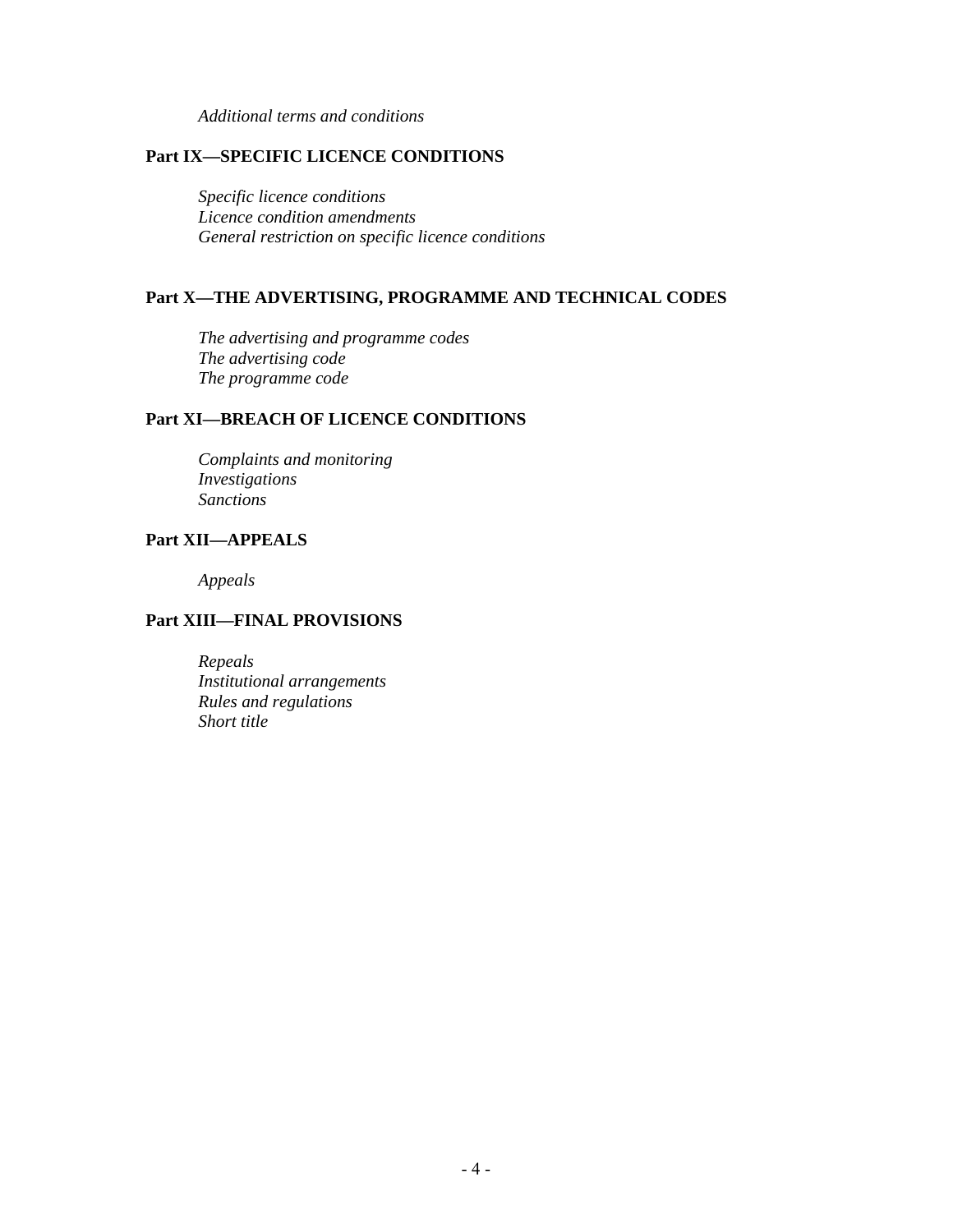## **PART I: DEFINITIONS AND PURPOSE**

#### **Definitions**

1. In this Act, unless the context otherwise requires—

- "advertisement" means any public announcement intended to promote the sale, purchase or rental of a product or service, to advance a cause or idea or to bring about some other effect desired by the advertiser, for which broadcasting time has been given up to the advertiser for remuneration or similar consideration;
- "Advertising Code" means a set of standards governing broadcast content which constitutes an advertisement;

"Annual Report" is the report required to be prepared by the Authority pursuant to section 19 "Authority" means the Independent Broadcasting Authority established by section 4;

- "basic service" means the minimum package of television and/or radio channels which subscribers to a satellite or cable service are required to purchase;
- "broadcasting" means the dissemination of broadcast programming, including through terrestrial transmitters, cable, satellite or any other medium, for public consumption and for simultaneous reception, whether or not by subscription, through a radio and/or television broadcast receiver or other related electronic equipment, but does not include communications internal to a private organisation or government body, such as closed circuit television or internal address systems, or Internet communications;
- "broadcaster" means an organisation that engages in broadcasting, be it a public service broadcaster, a commercial broadcaster or a community broadcaster;
- "Broadcasting Frequency Plan" means a plan for the allocation of the broadcasting frequency spectrum among the various uses such as television and radio, national and local licences, and public, commercial and community broadcasters;
- "broadcasting frequency spectrum" means that part of the electromagnetic wave spectrum which is part of the public domain and which may from time to time be assigned to be used for broadcasting uses, but does not include other frequencies, such as those used for telecommunications purposes;
- "broadcasting service" means a defined service which consists in the broadcasting of television or sound material to the public, sections of the public or subscribers to such service;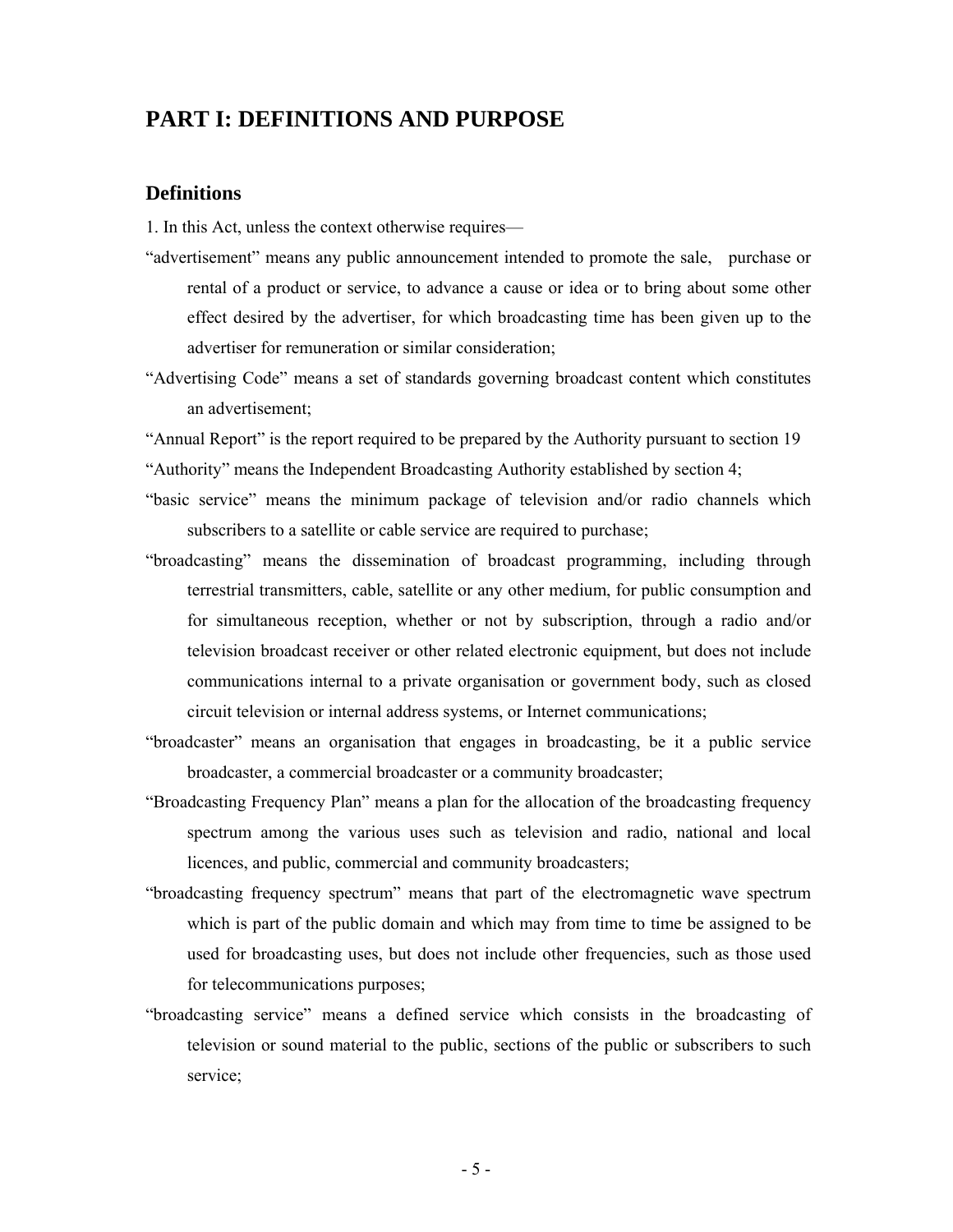- "cable broadcasting" means the transmission by cables of broadcasting services, including retransmission by cables of broadcast signals;
- "commercial broadcaster" means a broadcasting organisation that is neither a public broadcaster nor a community broadcaster;
- "community broadcaster" means a broadcaster which is controlled by a non-profit entity and operates on a non-profit basis, carries programming serving a particular community including by reflecting the special interests and needs of that community, and is managed and operated primarily by members of that community;
- "free-to-air" means the provision of terrestrial broadcasting without a direct charge for reception to the recipient;
- "independent producer" means an individual or company who produces programmes for radio or television and who is not controlled by any individual broadcaster;
- "licence" means a licence issued by the Authority for purposes of providing a broadcasting service to the public;
- "licensee" means and individual or organisation who has been granted a licence under this Act to provide a broadcasting service to the public;
- "local content" means broadcast material produced by a licensee, by a resident of Liberia or by a company the majority of whose shareholdings are held by such residents, or a coproduction in which the above mentioned persons have at least a 50% financial interest but shall not include advertisements;
- "Minister" means the minister in charge of the Ministry responsible for broadcasting;
- "Ministry" means the Ministry responsible for broadcasting;
- "Programme Code" means a set of standards relating to general broadcasting content and practices;
- "Programme Schedule" means a plan indicating the general types of programmes proposed to be broadcast, along with the proportion of broadcasting time to be devoted to such programmes and to advertising;
- "public broadcaster" means a broadcaster subject to public ownership which has a mandate to broadcast in the public interest;
- "satellite broadcasting" means the dissemination of a broadcasting service by means of satellite transmission;
- "sponsorship" means the participation of a natural or legal person who is not engaged in broadcasting activities or the production of audiovisual works in the direct or indirect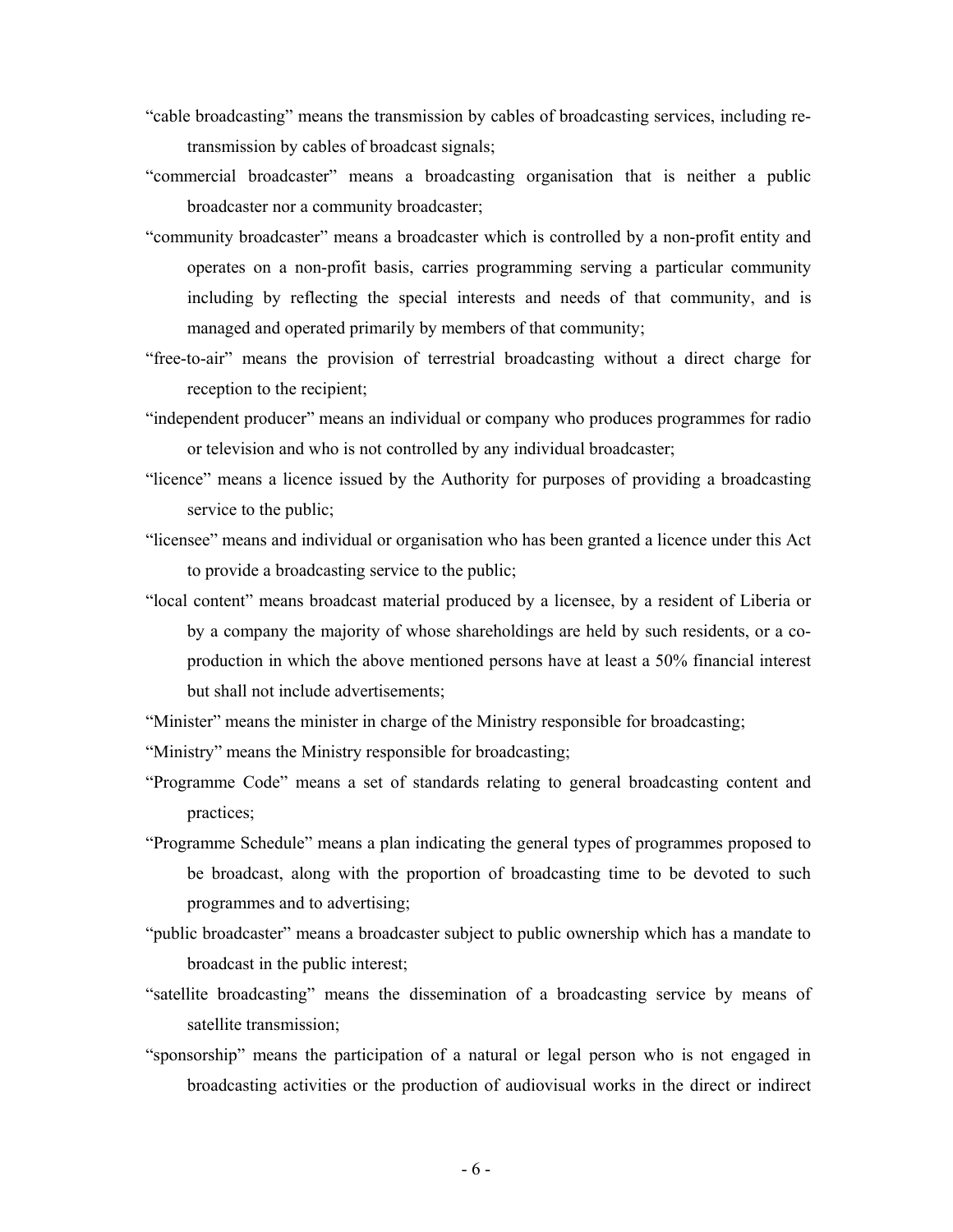financing of a programme with a view to promoting the name, trademark or image of that person;

"subscriber" means a person who receives a broadcasting service at a specific location in exchange for a prescribed fee, without further transmitting that service to any other person;

"technical code" means a set of standards relating to general technical matters; and

"terrestrial broadcasting" means the dissemination of a broadcasting service via the electromagnetic wave spectrum for direct reception by homes or businesses without needing equipment other than radio or television equipment.

#### **Purpose**

2. The purposes of this Act are: –

(a) to make provision for the regulation of broadcasting with a view to promoting independent, pluralistic broadcasting in the public interest;

(b) to establish a juristic person to be known as the Independent Broadcasting Authority which shall function wholly independently of State, governmental and party political influences and free from political or other bias or interference;

(c) to define the powers, functions and duties of that Authority;

(d) to provide for the exercise of powers relating to the administration, management, planning and use of the broadcasting services frequency bands to the said Authority;

(e) and to provide for matters connected therewith,

#### **PART II: BROADCASTING POLICY FOR LIBERIA**

#### **Broadcasting policy**

3. Broadcast regulation in Liberia shall seek to promote the following policy goals—

- (a) to protect and promote constitutional principles, and in particular respect for human rights, democracy and the rule of law;
- (b) to foster national unity and reconciliation;
- (c) to protect and promote the right to freedom of expression;
- (d) to encourage creative broadcasting, including by licensing both public, commercial and community broadcasters;
- (e) to promote a diverse range of quality broadcasting services which serve all of Liberia's national languages and ethnic, religious and cultural communities;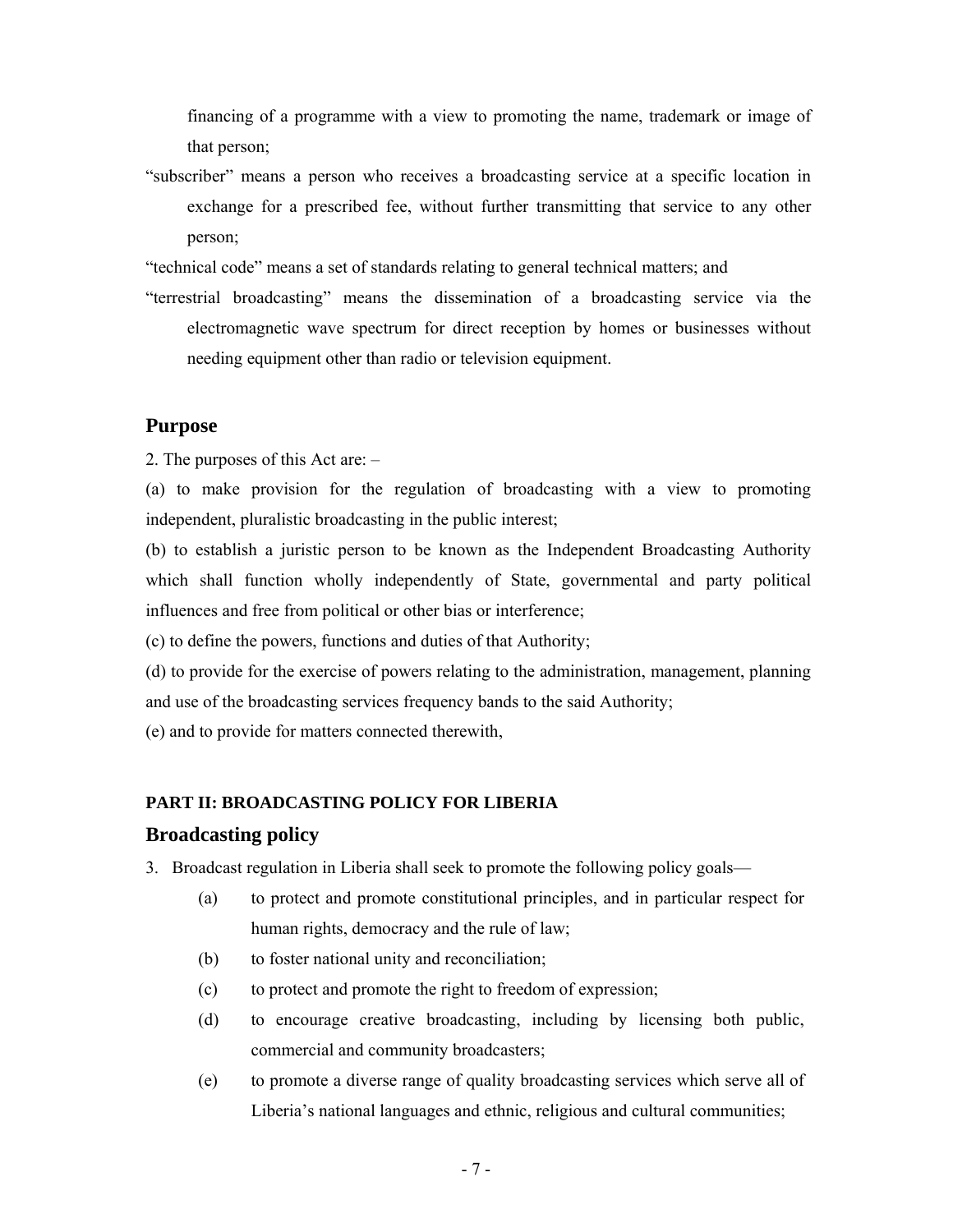- (f) to protect and promote the public's right to know through promoting pluralism and a wide variety of programming on matters of public interest in relevant formats;
- (g) to promote diversity and fair competition in the broadcasting sector, and prevent monopolisation or excessive concentration of ownership;
- (h) to promote accurate, informative and balanced programming;
- (i) to encourage the provision of quality educational programming;
- (j) to promote the widest possible geographic distribution of broadcasting services, including by licensing national, regional and local broadcasters;
- (k) to develop and promote broadcasting reflecting national and regional culture and identity, and gender equality;
- (l) to promote the appropriate use of new technology; and
- (m) to enhance the overall financial and competitive viability of the broadcasting sector in Liberia.

# **PART III: ESTABLISHMENT, MEMBERSHIP AND MEETINGS OF THE AUTHORITY**

#### **Establishment of the Independent Broadcasting Authority**

4. (1) The Independent Broadcasting Authority of Liberia (hereinafter called "the Authority") is hereby established as a public institution which is accountable to the public through the National Legislature of the Republic of Liberia.

(2) The Authority shall enjoy operational and administrative autonomy from any other person or entity, including the government and any of its agencies, and no person or entity shall seek to influence the members or staff of the Authority in the discharge of their duties, or to interfere with the activities of the Authority, except as specifically provided for by law. This autonomy shall be respected at all times.

(3) The Authority shall have all powers, direct or incidental, as are necessary to undertake its functions as provided for in this Act. In particular, it shall have full legal personality, including the power to acquire, hold and dispose of property.

#### **Members of the Authority**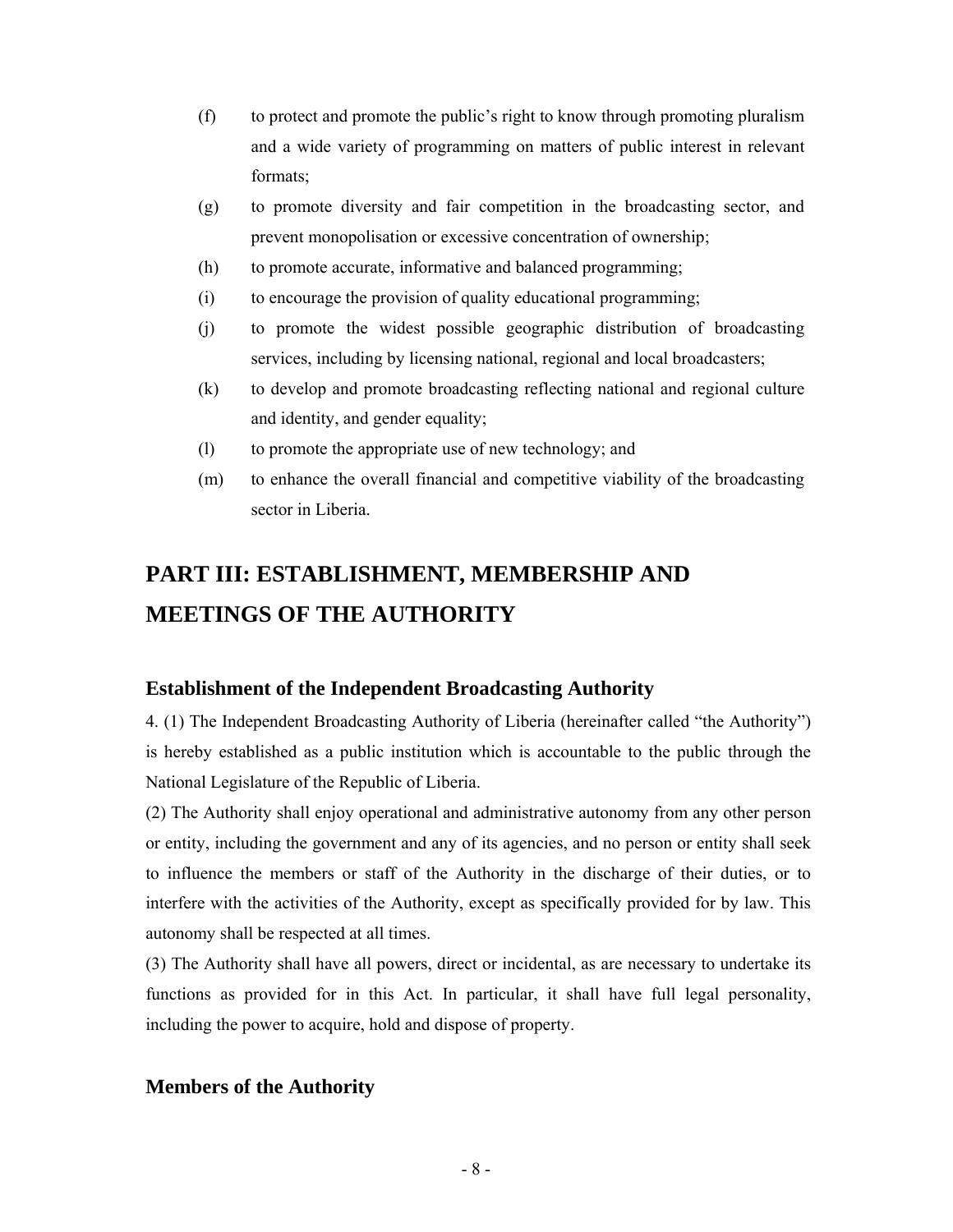5. The Authority shall consist of seven (7) Members, who shall have relevant expertise, by virtue of their education or experience, including in the fields of broadcasting policy, law, technology, journalism, entertainment or business and who shall be known for their high moral standards, integrity, impartiality and competence.

#### **Appointment of Members**

6. (1) Members of the Authority shall be appointed by the President of the Republic of Liberia with the approval of the National Legislature of the Republic of Liberia by a two-thirds majority, and after a process in accordance with the following principles: –

(a) there shall be an open nominations process;

- (b) transparency and openness, including public parliamentary hearings;
- (c) all nominations shall be published in advance and the public shall be given an opportunity to make representations concerning these candidates; and

(d) membership of the Authority as a whole shall, to the extent that this is reasonably possible, represent a broad cross-section of Liberian society.

- (2) No one shall be appointed to the Authority if he or she: –
- (a) is not a citizen of Liberia;
- (b) is employed in the civil service or any other branch of government;
- (c) holds an official office in, or is an employee of, a political party;
- (d) holds an elected position at any level of government;

(e) holds a position in, receives payment from or has, directly or indirectly, significant financial interests in broadcasting or telecommunications;

(f) is an undischarged bankrupt or insolvent; or

(g) has been convicted, after due process in accordance with internationally accepted legal principles, of a violent crime and/or a crime of dishonesty or theft, for which he or she has not been pardoned, unless five years have passed since the sentence was discharged;

provided that individuals who have been nominated shall be given an adequate opportunity to take any necessary steps to remove a barrier to their appointment under this sub-section.

 (3) Where, by virtue of a will, gift or otherwise, a Member obtains an interest noted in subsection  $(2)(e)$ , he or she shall, within a period of two  $(2)$  months, either dispose of the interest or resign from his or her position as Member.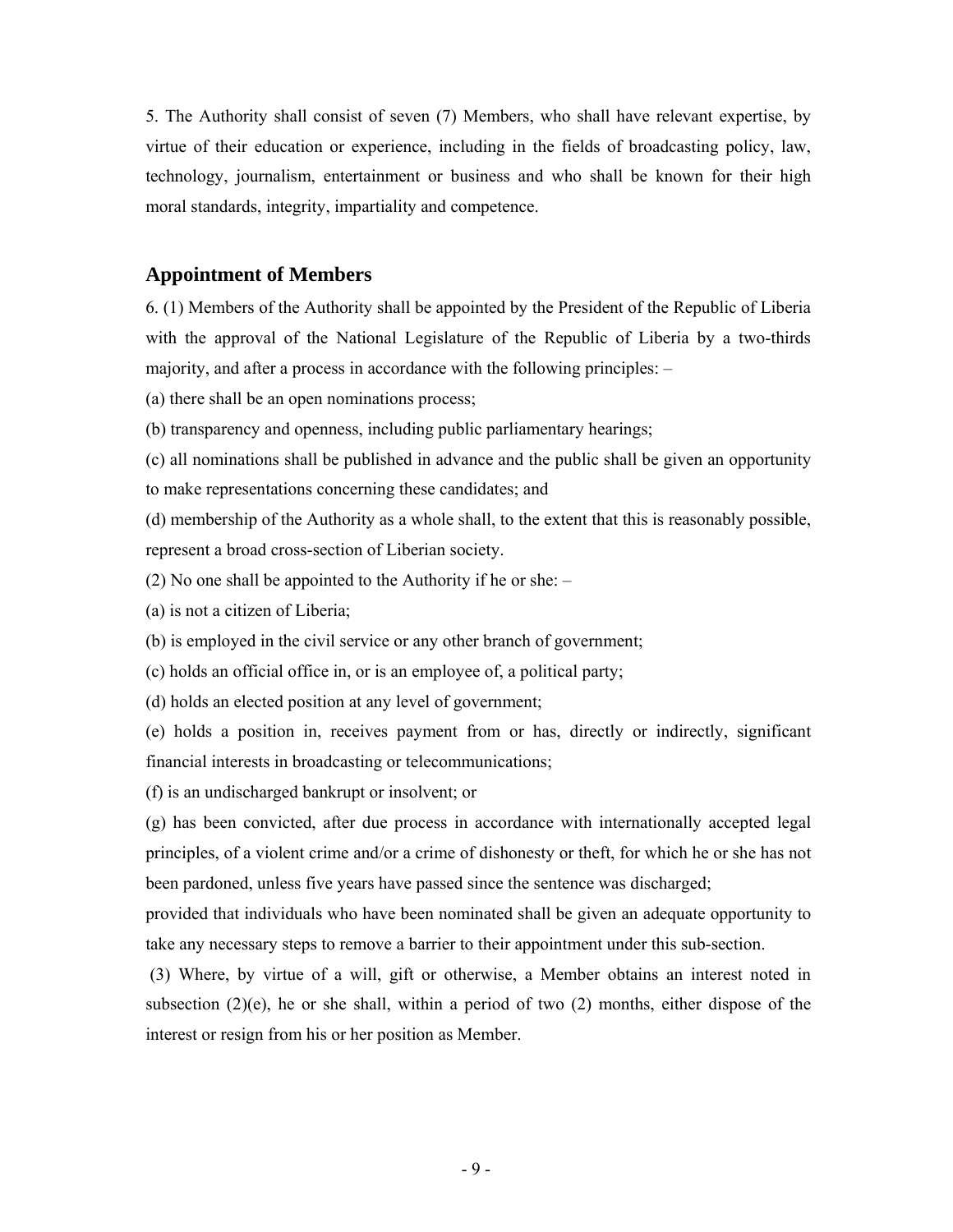(4) In any case where subsection (3) becomes applicable to a Member, he or she shall not take part in any decision-making process of the Authority until he or she has disposed of the relevant interest.

#### **Tenure and removal**

7. (1) Members shall serve on the Authority for five (5) years and may be re-elected to serve a maximum of two  $(2)$  terms.

 (2) Notwithstanding sub-section (1), from among the first group of appointees to the Authority three (3) individuals shall be identified by lot whose initial term of office shall be just two (2) years and another three (3) individuals whose initial term of office shall be just four (4) years and, for these individuals, their first term shall count as a full term.

(3) The President may remove a member from the Authority only upon a recommendation passed by a two-thirds majority vote of the National Legislature of the Republic of Liberia, after a hearing and where that individual: –

(a) becomes, by virtue of section 6(2), ineligible for appointment to the Authority;

(b) commits a serious violation of his or her responsibilities under this Act, including by failing to respect the broadcasting policy principles set out in section 3 of this Act, by engaging in corrupt practices, or for gross negligence of duty;

(c) is no longer able to perform his or her duties effectively due to incapacity; or

(d) fails, without valid excuse, to attend meetings of the Authority for a period of more than  $six(6)$  months.

(4) No Member shall be removed from office without first being given an opportunity to be heard.

(5) Any Member who is removed from office pursuant to this section shall be provided with written reasons for his or her removal and shall have the right to appeal his or her removal to the courts.

(6) A Member may at any time resign his or her office by giving notice in writing to the National Legislature of the Republic of Liberia.

(7) Where a Member is removed from office or a Member resigns or dies, that Member shall be duly replaced under the same conditions, and in the same manner, as he or she was appointed.

#### **Remuneration of Members**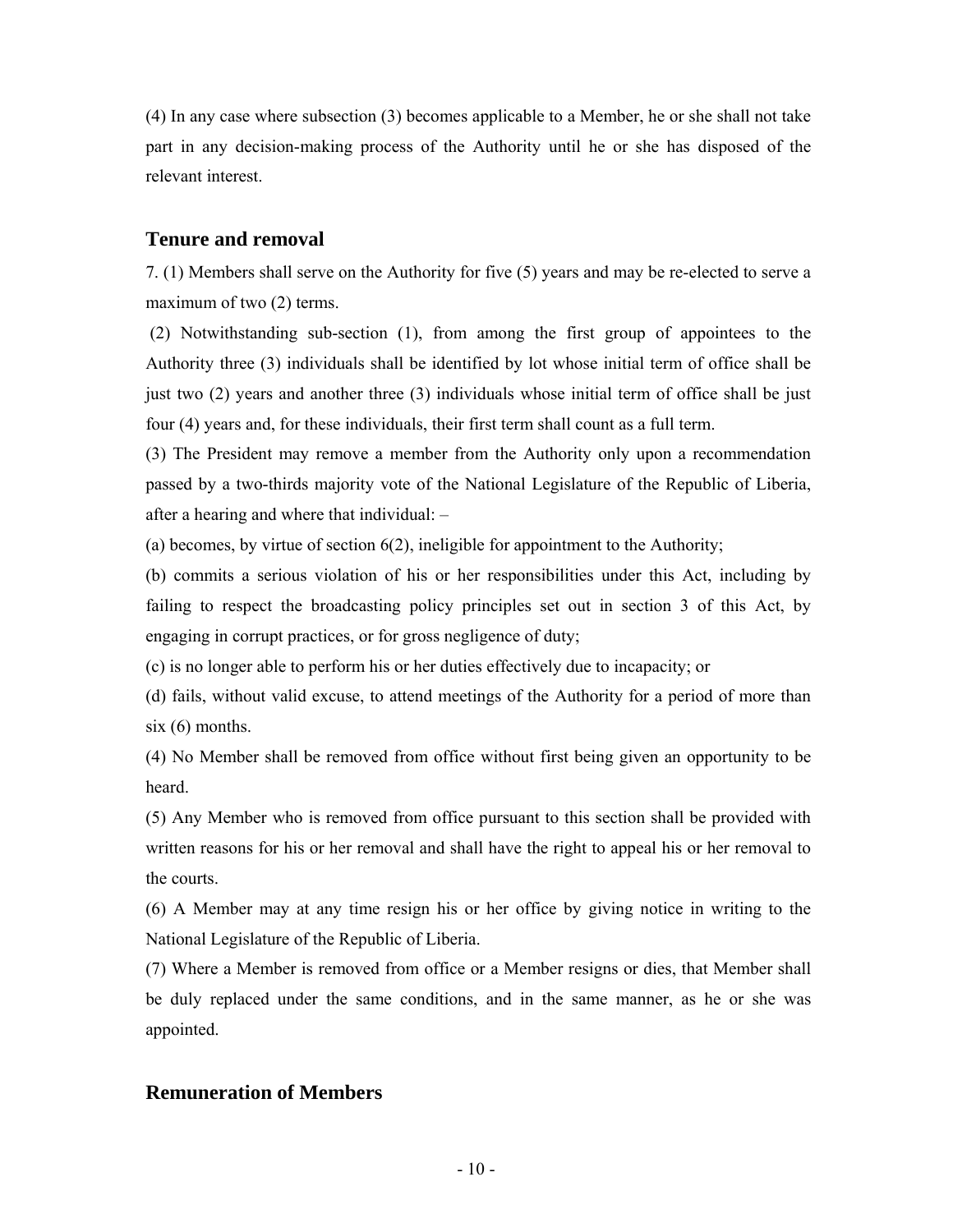8. Members of the Authority, Councillors shall, from the funds of the Authority, be paid such remuneration and allowances as the National Legislature of the Republic of Liberia may determine.

#### **Rules of procedure**

9. (1) The Authority shall appoint its own Chairperson and Vice-Chairperson from among its membership.

(2) The Authority shall, subject to this Act, adopt such rules, in relation to meetings and other matters, as it considers necessary and appropriate to enable it to perform its functions and all business shall be conducted in accordance with such rules.

(3) The Authority shall meet as often as it deems necessary and shall, in any case, meet at least once in every two months.

(4) Meetings of the Authority shall be convened by the Chairperson, or in his or her absence the Vice-Chairperson, provided that it shall be mandatory to convene a meeting within seven days of a request for such a meeting by not less than two Members.

(5) The Chairperson or, in his or her absence the Vice-Chairperson, shall preside over all meetings of the Authority.

(6) The quorum for meetings of the Authority shall be four members, save that the quorum for a meeting at which the Authority is to determine an application for a broadcasting licence shall be five Members.

(7) A decision at a meeting of the Authority shall be adopted by a simple majority of the Members present and voting except as otherwise decided by the Authority. In case of an equality of votes, the Member presiding at the meeting shall have a casting vote in addition to his or her original vote.

(8) The Chief Executive Officer of the Authority shall attend all meetings of the Authority as a non-voting member.

(9) Minutes shall be kept in proper form of each meeting of the Authority and shall be confirmed by the Authority at the next meeting and signed by the Member presiding at the meeting.

#### **Authority may invite others to meetings**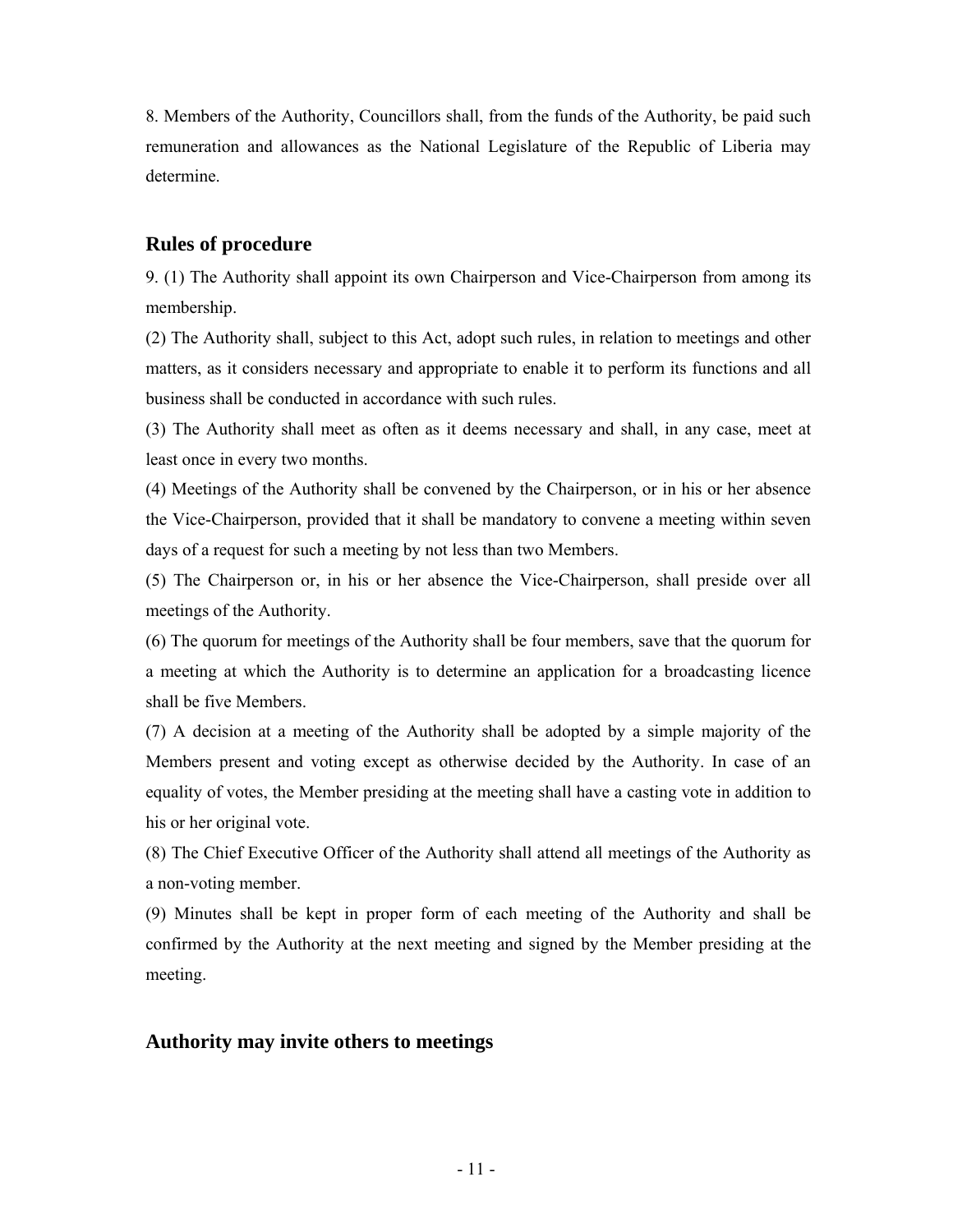10. The Authority may invite any person to attend a meeting of the Authority for the purpose of advising it on any matter under discussion, provided that the person so attending shall have no right to vote at the meeting.

#### **Disclosure of interest**

11. (1) A member of the Authority or a committee who has, directly or indirectly, an interest in a matter under discussion by the Authority shall disclose the fact and nature of his or her interest to the Authority or a committee.

(2) A disclosure under subsection (1) shall be recorded in the minutes of the Authority or a committee.

(3) After a disclosure under subsection (1), the member in question—

(a) shall not take part in nor be present during any discussion, deliberation or decision of the Authority or a committee; but

(b) may be counted for the purpose of forming a quorum of the Authority or a committee.

#### **PART IV: FUNCTIONS, DUTIES AND POWERS OF THE AUTHORITY**

#### **Functions of the Authority**

12. (1) The Authority is charged with the oversight of broadcasting in Liberia, consistent with constitutional and international guarantees of freedom of expression, and with promoting the public interest in the broadcasting sector.

(2) The functions of the Authority are—

(a) to develop and implement a Broadcasting Frequency Plan to ensure orderly and optimal use of the broadcasting frequency spectrum;

(b) to issue licences to provide broadcasting services to the public;

(c) to oversee the development of the Advertising Code and Programme Code;

(d) to oversee the implementation of the Advertising Code, the Programme Code and the Technical Code; and

(e) to ensure that licence conditions are respected by licensees.

(3) In discharging its responsibilities, the Authority shall endeavour to promote broadcasting policy as set out in section 3.

(4) The Authority shall, subject to the provisions of this Act, have exclusive power in relation to its functions as set out in subsections  $2(a)-(d)$ .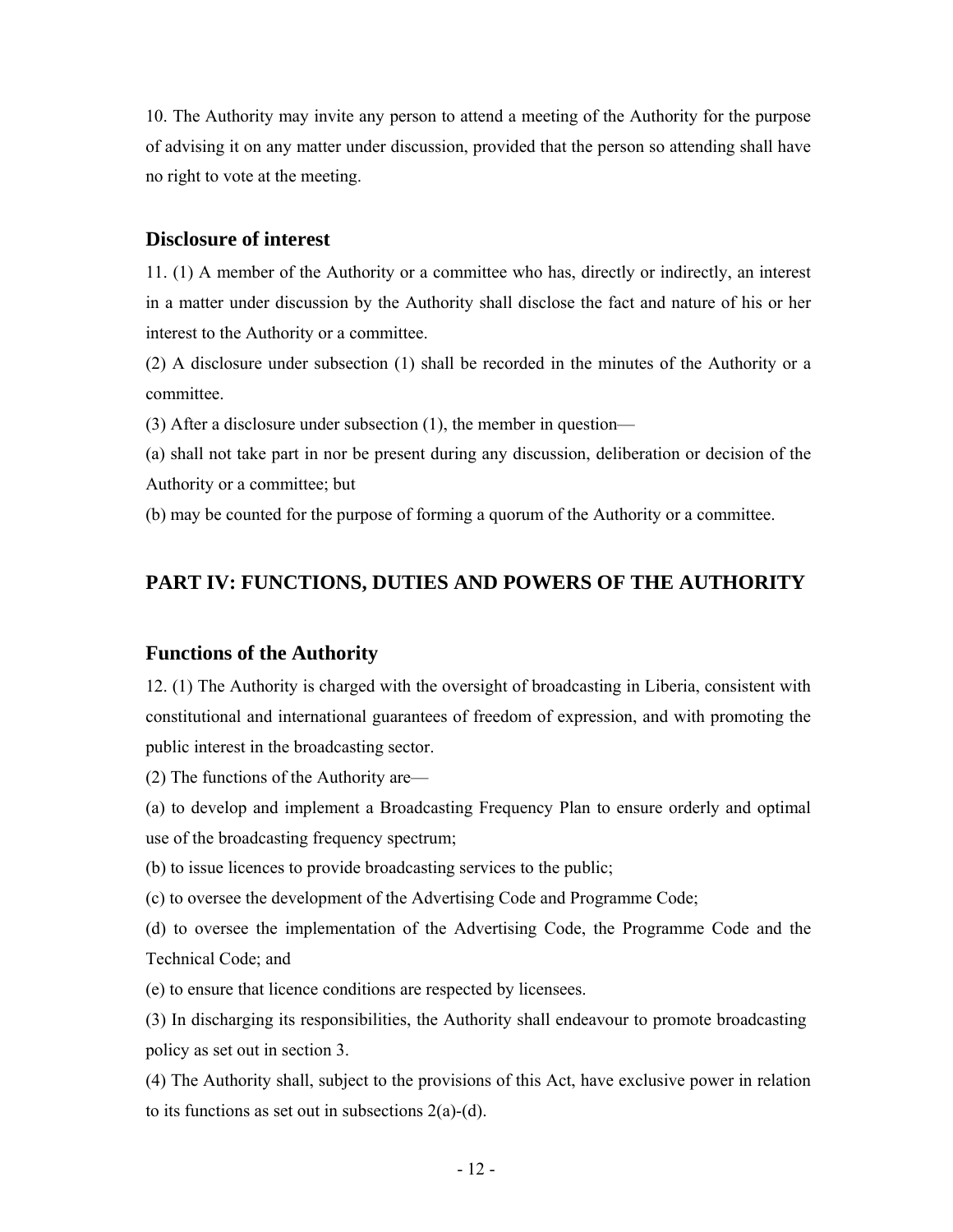(5) This section shall not imply that the Government does not have the power to set policy in relation to broadcasting, provided that such policy shall be in accordance with the principles set out in this Act.

#### **Powers of the Authority**

13. The Authority shall have all such powers as may be reasonably necessary for the purpose of carrying out its functions under this Act and of regulating its own procedure.

#### **Investigations**

14. The Authority shall have the power to conduct investigations and hold hearings as necessary to discharge its responsibilities under this Act.

#### **Committees**

15. (1) The Authority may, for the purpose of assisting it in the effective discharge of its functions, appoint such committees as it deems necessary, consisting of one or more Members and such other persons as may be required or desirable.

(2) The Authority may delegate any of its functions under this Act to any of its officers or committees.

(3) Persons who are disqualified by this Act from being Members of the Authority shall also be disqualified from being appointed to a committee.

## **Appointment of Chief Executive Officer**

16. (1) The Authority shall, by notification in the *Gazette*, appoint a Chief Executive Officer.

(2) The Authority shall set the conditions of employment of the Chief Executive Officer and may, outside of these conditions and by a vote of not less than five (5) Members, remove the Chief Executive Officer from office.

(3) A Chief Executive Officer who has been removed by the Authority pursuant to subsection (2) shall be provided with written reasons and shall have the right to appeal his or her removal to the courts.

(4) The Chief Executive Officer shall be responsible to the Authority for the proper administration and management of the functions of the Authority in accordance with policy laid down by the Authority.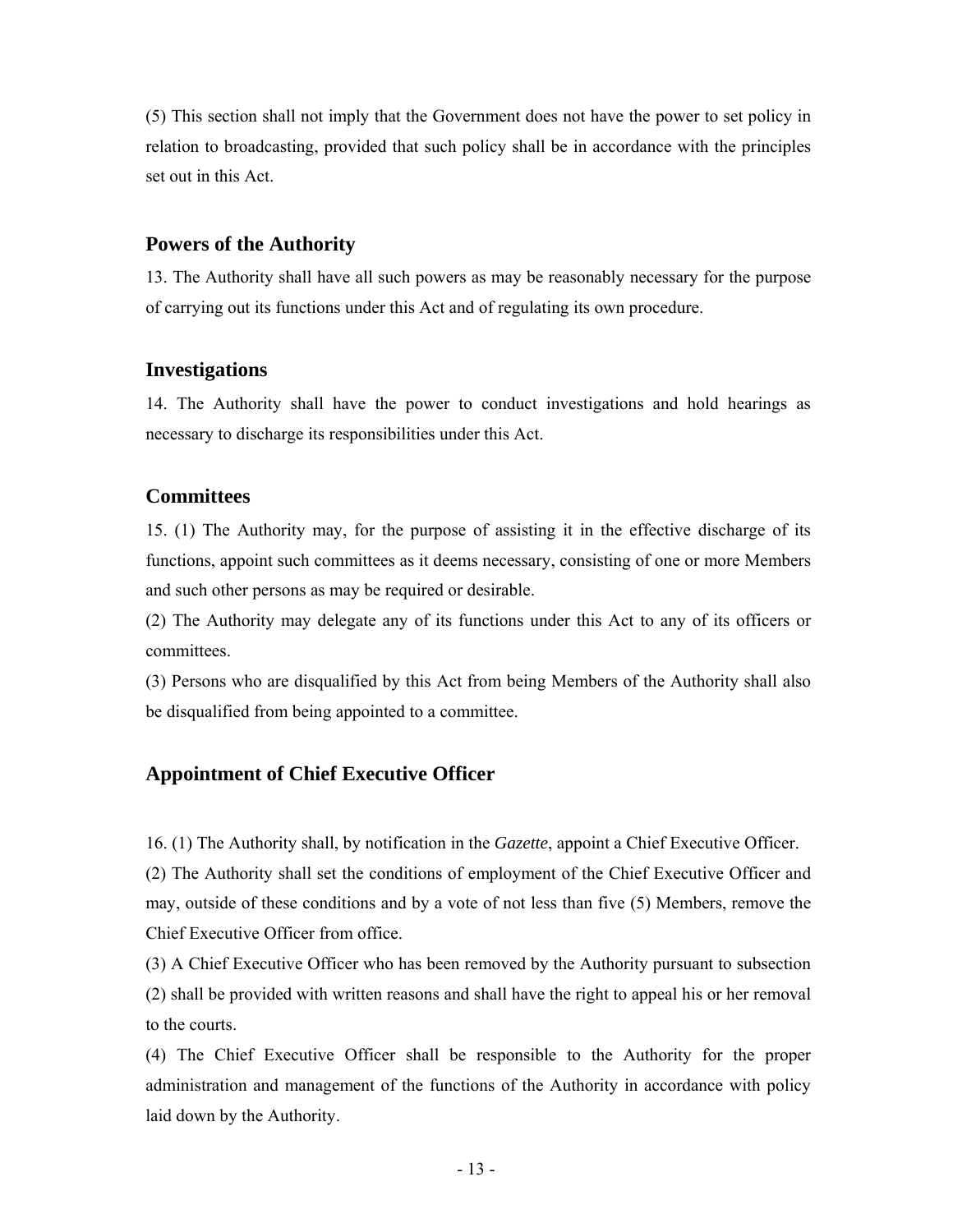(5) The Authority shall, in accordance with the budget and in consultation with the Chief Executive Officer, establish a full-time Secretariat of the Authority, along with such staff as it considers necessary and appropriate to enable it to perform its functions.

(6) The Chief Executive Officer and employees of the Authority shall be independent and impartial in the exercise of their functions and shall, at all times, seek to promote the broadcasting policy principles set out in section 3.

#### **Limitation of liability**

17. (1) No proceedings, civil or criminal, shall lie against the Authority for anything it may do or fail to do in the course of the exercise or intended exercise of its functions, unless it is shown that it did not act in good faith or with reasonable care.

(2) No proceedings, civil or criminal, shall lie against any member, officer or employee of the Authority for anything done or said, or any failure to do or say anything in the course of the discharge of his or her duties as a member, officer or employee of the Authority, unless it is shown that the person did not act in good faith or with reasonable care.

## **PART V: FUNDING AND REPORTING OF AUTHORITY**

#### **Funding for the Authority**

18. (1) The Authority shall have a fund to be known as the Independent Broadcasting Authority Fund.

(2) The Authority may receive funds paid into the Fund from the

following sources—

- (a) licence fees paid by broadcasters under this Act;
- (b) grants from the Government;
- (c) grants from local or foreign bodies;
- (d) loans; and
- (e) moneys received from other sources.

(3) Three months prior to the end of each financial year, the Authority shall submit for approval a budget statement for the following financial year to the National Legislature of the Republic of Liberia.

(4) The budget statement shall be deemed to have been approved thirty days after having been placed before the National Legislature of the Republic of Liberia, unless it decides otherwise.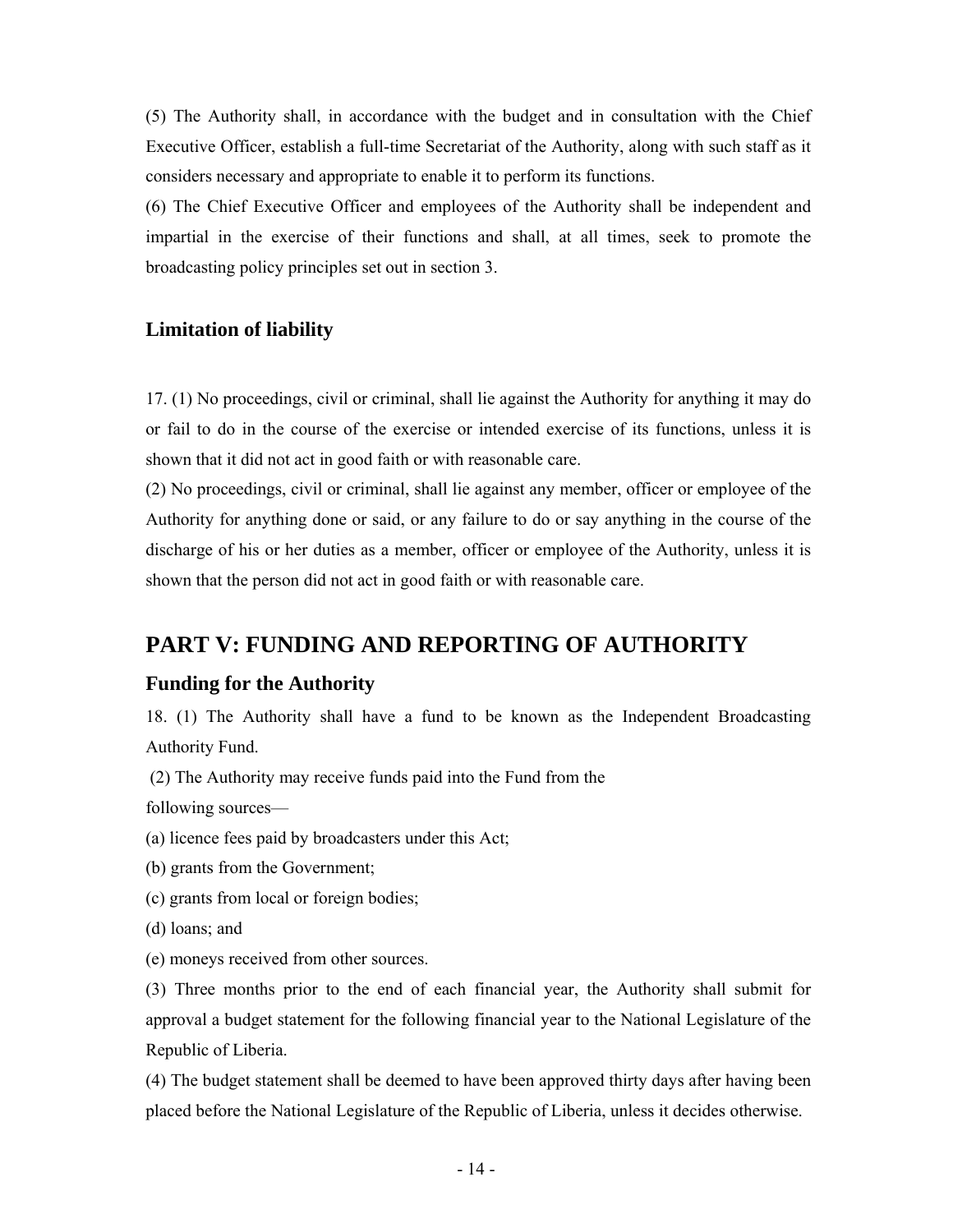(5) Notwithstanding any contrary provision in any other law, the Authority shall not be liable to pay income tax on any property held or received or on any income earned.

#### **Audit and annual report**

19 (1) Within four (4) months after the end of each financial year the Authority shall prepare a report of its activities during that financial year (the Annual Report).

(2) The Authority shall maintain accounts of all monies received and spent by it and shall, within four (4) months after the end of each financial year, commission an audited statement of accounts, prepared in accordance with generally accepted accounting practice.

(3) The Authority shall submit copies of the Annual Report and audited accounts to the National Legislature of the Republic of Liberia not later than two (2) months after the audit is completed.

- (4) The Annual Report shall include the following information—
- (a) a copy of the auditor's report;
- (b) a statement of financial performance and of cash flows;
- (c) the budget for the coming financial year;
- (d) a description of the activities of the Authority during the previous year;
- (e) information relating to licensing, complaints and research;
- (f) a description of any sanctions applied by the Authority and the decisions relating thereto;
- (g) information relating to the Broadcasting Frequency Plan;
- (h) an analysis of the extent to which it has met its objectives of the previous year;
- (i) its objectives for the coming year; and
- (j) any recommendations in the area of broadcasting.

(5) The Authority shall publish and disseminate widely the Annual Report, along with its audited accounts.

## **PART VI: FREQUENCY PLANNING**

#### **Broadcasting frequencies**

20. (1) The Authority shall, in consultation with interested stakeholders and the Government, develop and from time to time revise a Broadcasting Frequency Plan, which shall include a locator map, in order to promote the optimal use of the broadcasting frequency spectrum and the widest possible broadcasting diversity.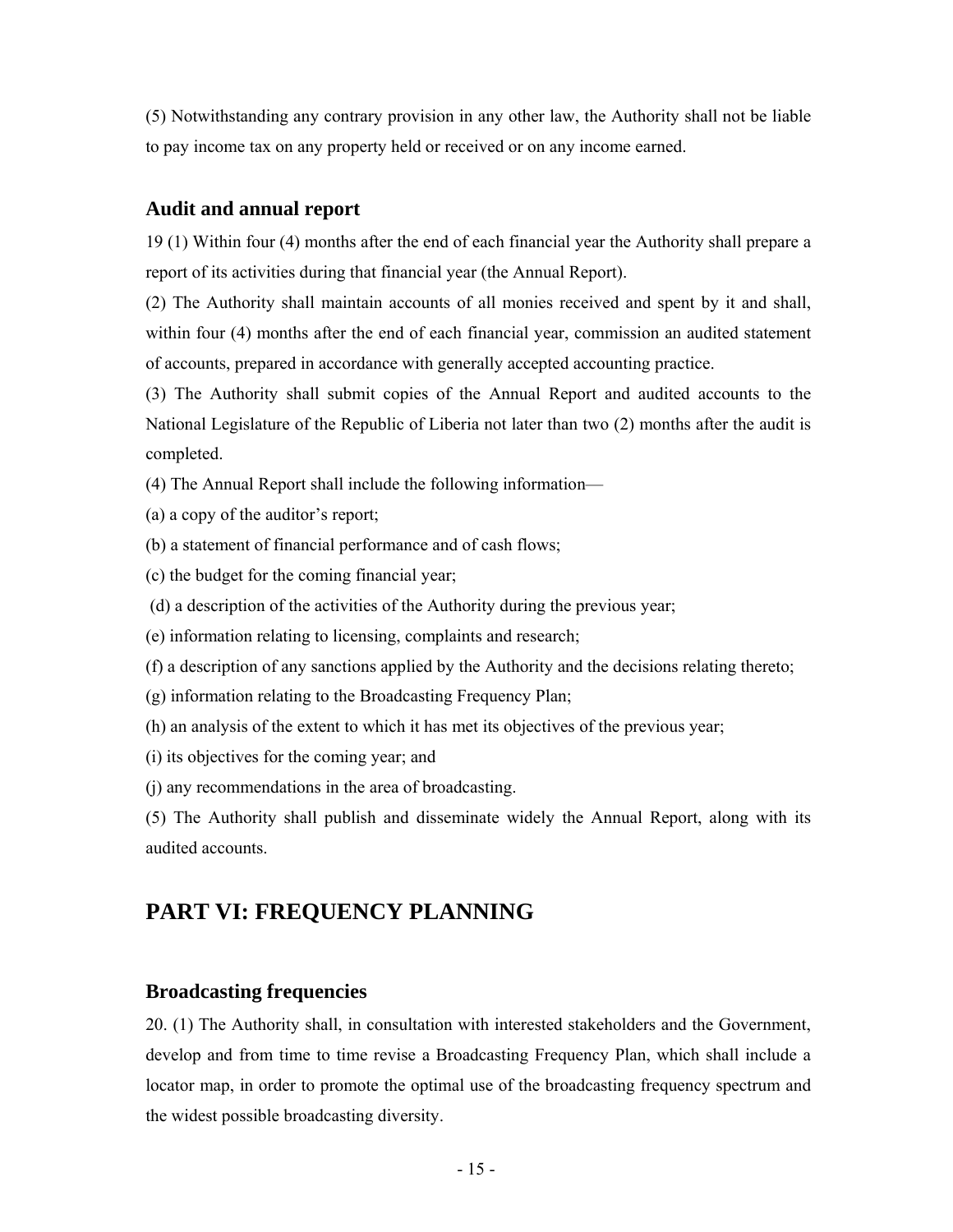(3) The Broadcasting Frequency Plan shall ensure that, in accordance with the broadcasting policy principles set out in section 3 of this Act, the broadcasting frequency spectrum is shared equitably and in the public interest among public, commercial and community broadcasters, radio and television broadcasters, and local and regional broadcasters and broadcasters whose geographic area of coverage extends to the whole of Liberia.

(4) The Broadcasting Frequency Plan, along with any revisions to it, shall be published and disseminated widely.

(5) The Broadcasting Frequency Plan may reserve certain frequencies for future use for specific categories of broadcasters in order to ensure diversity and equitable access to frequencies over time.

## **PART VII: LICENSING**

#### **Broadcast licence requirement**

21. (1) It is prohibited to provide a broadcasting service except in accordance with a valid broadcasting licence.

(2) The Authority shall have exclusive responsibility in relation to issuing and renewing licences.

(3) The Authority shall maintain a register of licences, which shall be available for public inspection.

#### **New licence tenders**

22. (1) The Authority shall, from time to time, determine whether it is in the public interest, based on the Broadcasting Frequency Plan, broadcasting policy, interest by potential broadcasters and market capacity, to issue a competitive tender with a view to issuing an additional licence(s) to provide a broadcasting service(s).

(2) The Authority shall adopt regulations in advance setting out the process to be followed in submitting an application and a description of what information must be provided, as well as a schedule of the annual licence fees, established in accordance with section 31.

(3) Where a tender is issued pursuant to subsection (1), the Authority shall publish widely a notice to that effect. The notice shall include all relevant information about the proposed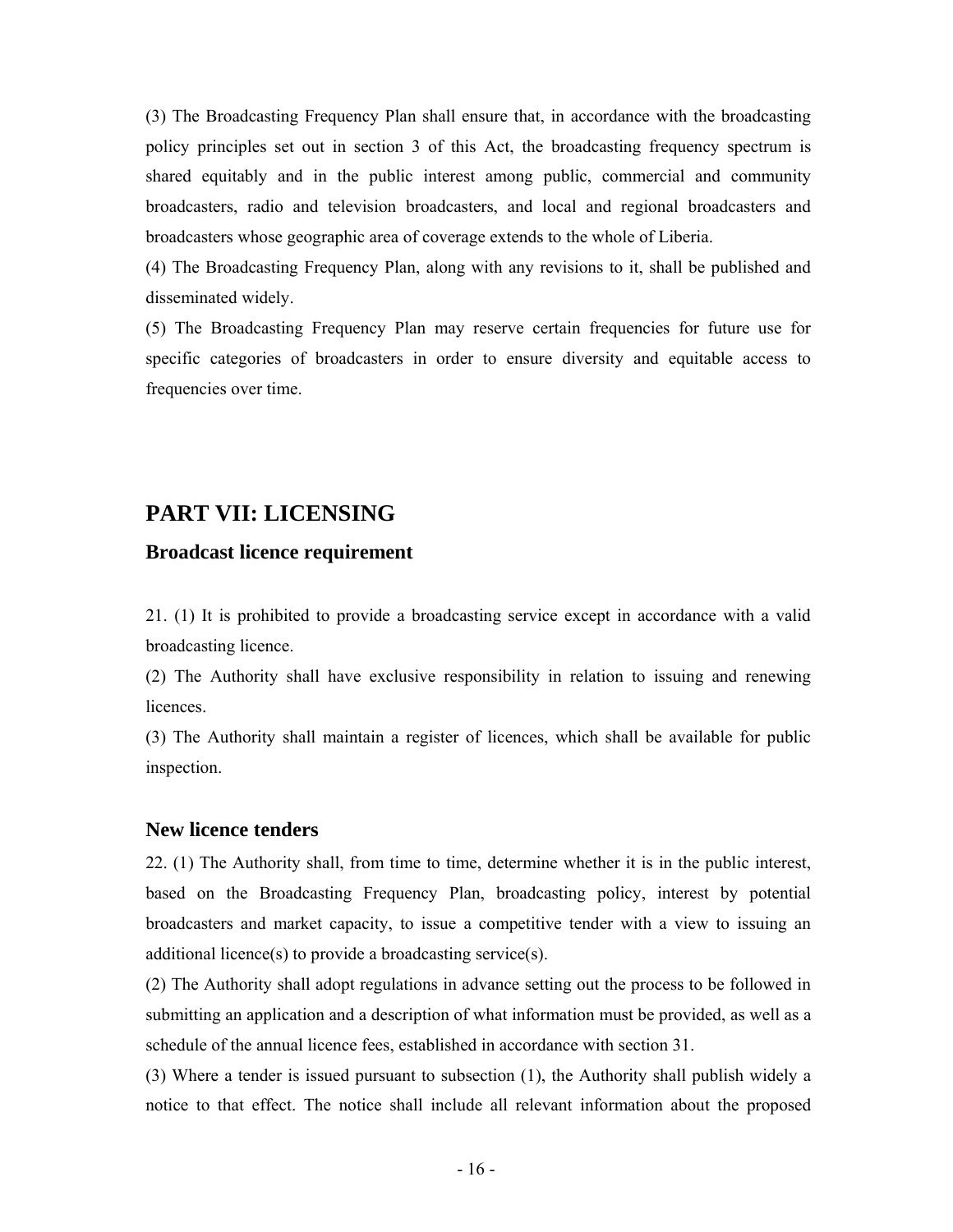licence(s), including the deadline for receipt of applications, any application fee and the annual licence fee.

(4) Any such tender shall require applicants to provide, in relation to the proposed broadcasting service, at least the following information—

(a) the ownership structure;

(b) the sources of finance and the proposed financial plan over the period of the licence;

(c) the organisation and management structure, including the personnel and expertise available to deliver the service;

(d) the programme schedule or, in the case of a cable or satellite service, information about the channels proposed to be provided within the basic service, as well as any other channels which may be purchased; and

(e) the technical facilities for delivery of the service.

## **Non-tender licence applications**

23. (1) From time to time, the Authority may also receive applications, in the absence of a call for applications pursuant to section 22, to provide a broadcasting service.

(2) Any licence application under subsection (1) shall include the same information as is required for tender licence applications pursuant to subsection 22.

## **Assessing licence applications**

24. (1) The process for assessing licences shall be fair, non-discriminatory and transparent.

(2) Licence applications shall include consideration of the application by the Authority at a public hearing and anyone may provide written comments on the application. Public hearings shall be held in the area of geographic reach of the broadcaster.

(3) The Authority shall cause any applications for a broadcasting licence to be published in the *Gazette* at least 60 days prior to the hearing referred to in subsection (2), provided that such publication shall not involve sensitive commercial or other information provided by the applicant.

(4) The Authority shall take the following factors into account in deciding whether or not to issue a broadcasting licence to an applicant—

(a) the technical capacity of the applicant to deliver a quality service, taking into account the nature of the proposed service;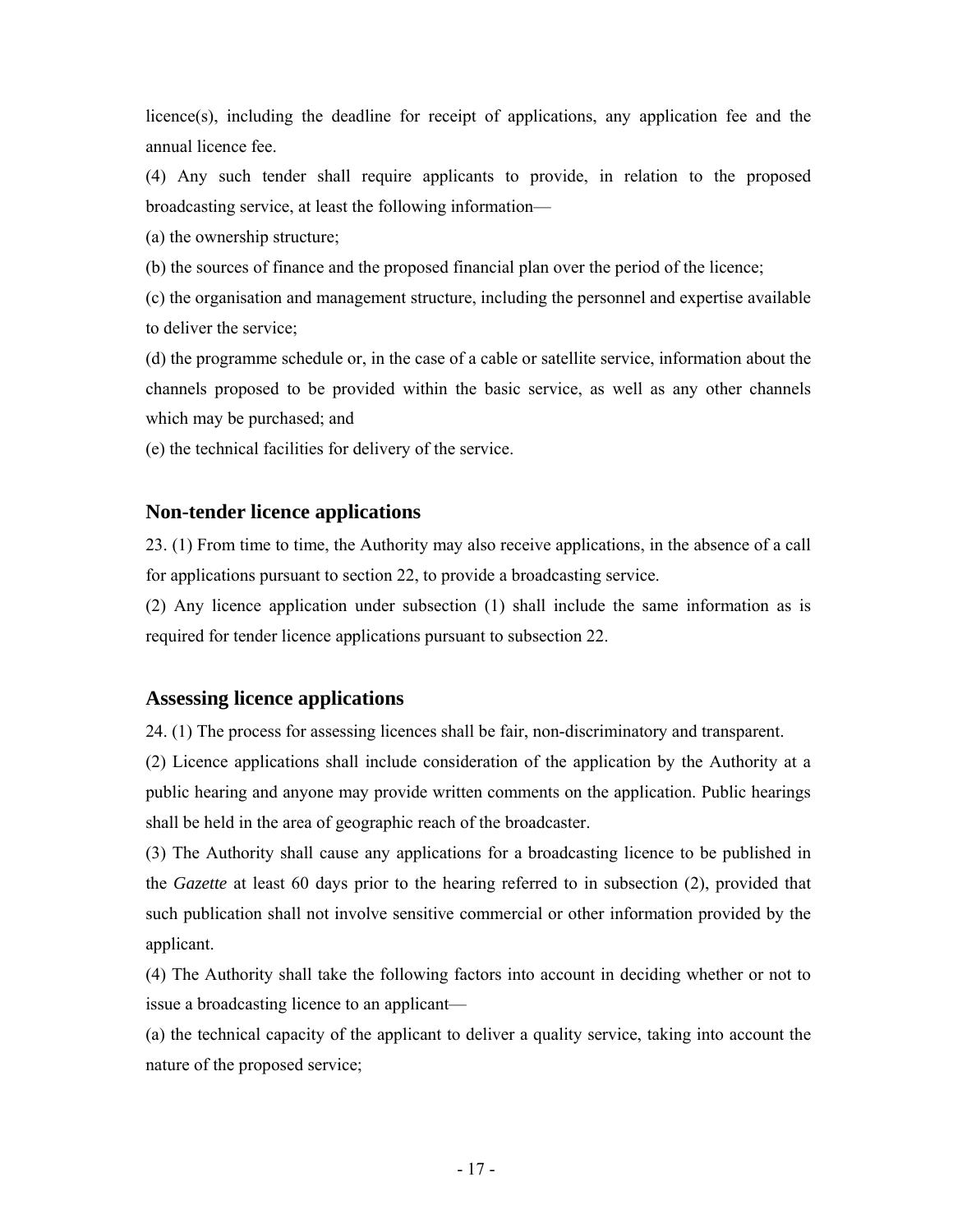(b) the nature and extent of the financial resources of the applicant and the financial viability of the proposal;

(c) the effect of licensing the proposed service in terms of concentration of ownership, cross ownership and fair competition;

(d) the promotion of the widest possible diversity of programming, taking into account the proposed Programme Schedule, the demand and the need for that service, and the broadcasting services already being provided in that area;

(e) the need to promote locally produced programming which serves the needs and interests of the people of Liberia; and

(f) the need to promote broadcasting produced in the different counties, regions and languages, and by the different cultural and other communities of Liberia.

 (5) The Authority shall provide written notice of its decision to all applicants for broadcasting service licences. Where an application is refused, this notice shall include the reasons for the refusal, as well as information regarding the applicant's right of appeal.

(6) A licence shall not be issued to a political party or to a body which is substantially owned or controlled by someone with a senior post in a political party.

(7) A licence shall not be issued to an individual who is not a resident or citizen of Liberia, or to an entity which does not have recognised legal status in Liberia or which is subject to majority control by non-residents or non-citizens.

(8) Upon the grant by the Authority of an application under subsection (5), it shall cause notification of that decision to be published in the *Gazette*.

## **Licence frequency**

25. (1) Prior to deciding whether or not to issue a new broadcasting licence, the Authority shall ensure that appropriate frequencies for the proposed service are available.

(2) A licence shall stipulate any frequency or frequencies to be used for dissemination of the licensed service.

#### **Licence Renewals**

26. (1) An application for the renewal of a licence shall be made in accordance with conditions set out in the licence, provided that in the absence of such conditions, the application shall be made before the beginning of the last nine months before the date of expiry of the existing licence.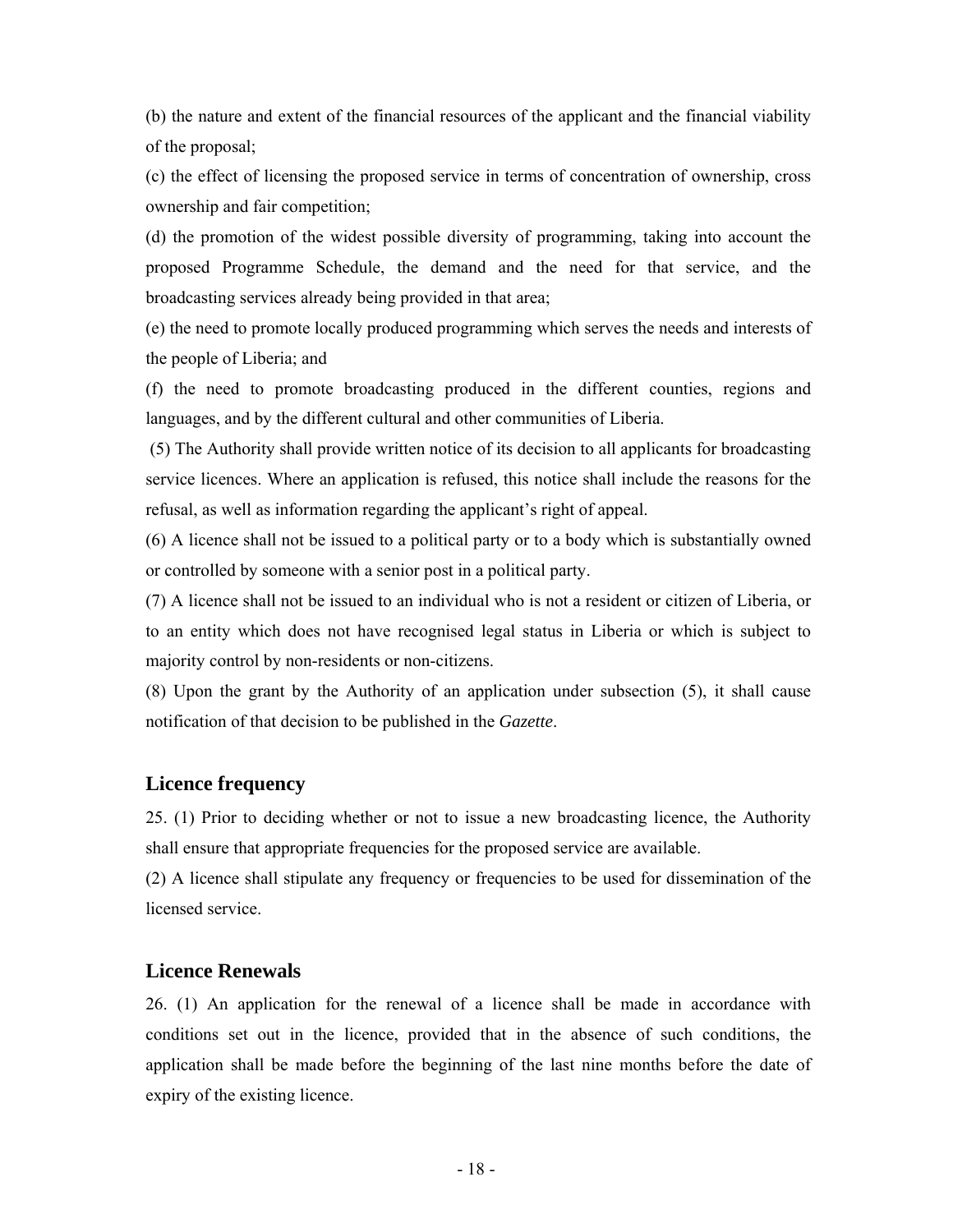(2) A licensee shall be entitled to have a broadcasting service licence renewed, provided that the Authority may refuse to renew a licence where the licensee has operated in significant breach of its licence conditions or where this is clearly in the public interest, based on the broadcasting policy principles set out in section 3.

(3) At the time of renewal, either a licensee or the Authority may propose amendments to the licence conditions and the Authority may accept or reject these amendments, provided that any amendments imposed by the Authority must meet the conditions set out in section 35.

(4) The Authority may, when considering an application for the renewal of a licence, require such new or additional information as it may deem necessary.

(5) If at the date of expiry of a licence the Authority has not yet reached a decision in respect of an application to renew it, the licence shall continue to be of effect until the application for its renewal is granted or refused by the Authority.

(6) The Authority shall provide a licensee with written reasons, in advance of a final decision, of any proposed decision not to renew a licence and shall give the licensee an opportunity to make oral and/or written representations.

(7) Where the Authority does not renew a licence, it shall provide written reasons for its decision.

## **Community Broadcasting Services**

- 27. (1) Community broadcasting licence may be granted by the Authority in the following categories:-
	- (a) Free-to-air radio broadcasting service;
	- (b) Free-to-air television service
- (2) The licence referred to in Subsection (1) shall be managed and controlled by a board, which shall be democratically elected from among members of the community to be served by the station.
- (3) The programming provided by a community broadcasting service shall reflect the needs of the people in the community it serves and shall-

(a) provide a distinct broadcasting service dealing specifically with community issues which are not normally dealt with by the broadcasting service covering the same area; (b) be informative, educative or entertaining;

 (c) focus on the provision of programmes that highlight grassroots community issues, including but not limited to developmental issues, health care, basic information and general education, environmental affairs, and the reflection of local culture; and

 (d) promote the development of a sense of common purpose with democracy and improved quality of life.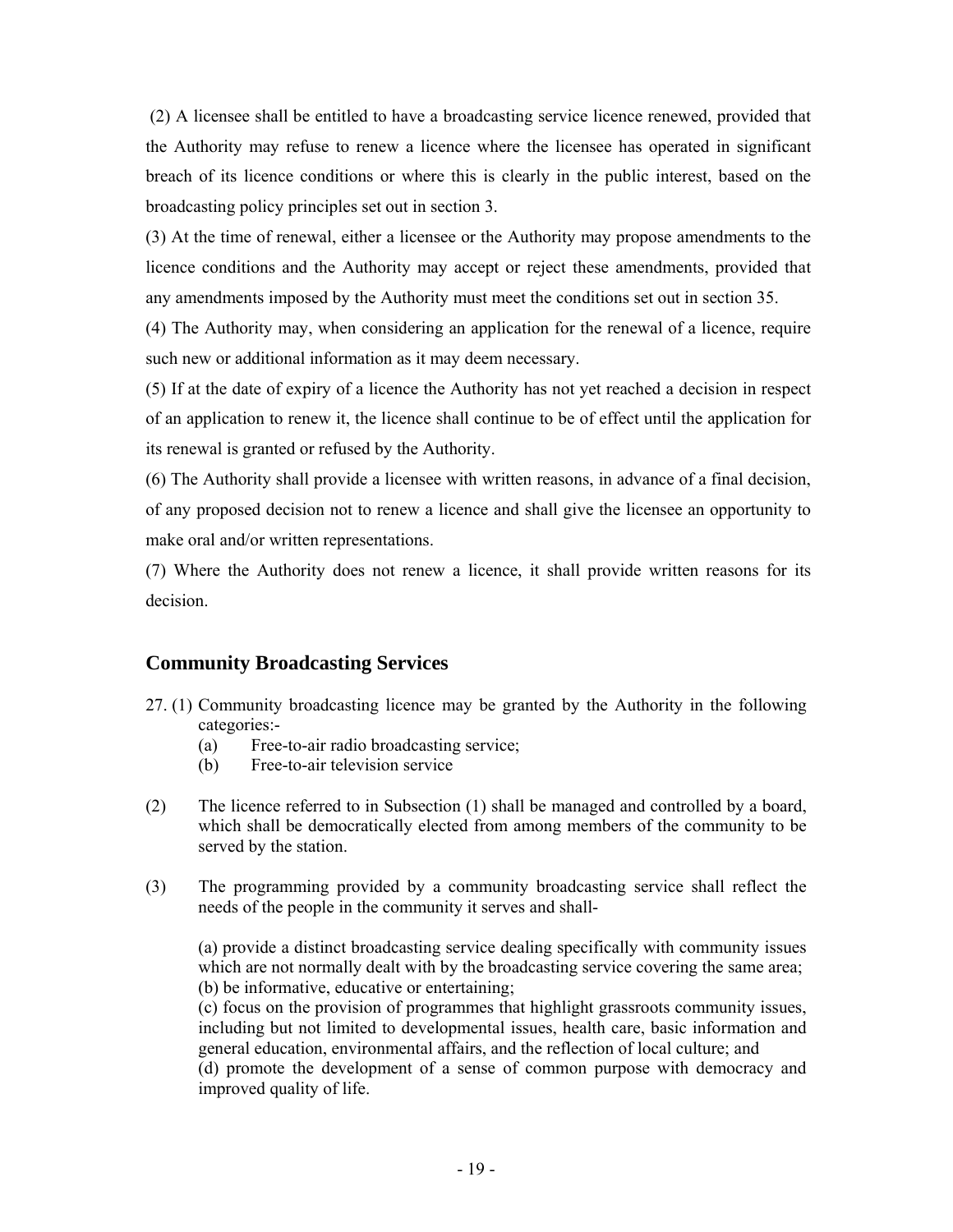- (4) All surplus funds derived from the running of a community broadcasting station must be invested for the benefit of the particular community and monitored by the Authority.
- (5) In considering any application for a community broadcasting licence, the Authority shall, with due regard to the broadcasting policy for Liberia enumerated in Article 3 of Part II above, take into account *inter-alia*. (a) whether the applicant is fully controlled by a non-profit entity and carried on or to proposed to be carried on for non-profitable purposes; (b) whether the applicant proposes to serve the interest of the relevant community; (c) whether, as regards the provision of the proposed broadcasting service, the applicant has the support of the relevant community, which support shall be measured according to such criteria as shall be prescribed; and (d) whether the applicant proposes to encourage members of the relevant community

or those associated with or promoting the interests of such community to participate in the selection and provision of programmes to be broadcast in the course of such broadcasting service.

# **PART VIII: GENERAL LICENCE CONDITIONS**

## **General licence conditions**

28. (1) Licences are not transferable without the prior approval of the Authority.

(2) Compliance with all matters specified in the licence application, including the Programme Schedule, is deemed to be a licence condition.

(3) Terrestrial broadcasters are required to keep a master recording of all programmes and advertisements broadcast for at least twenty-eight (28) days after they have been broadcast provided that where specific broadcast material is the subject of a dispute, the relevant broadcaster shall, at the request of the Authority, keep a master recording of that broadcast material until the matter has been resolved fully.

(4) Satellite broadcasters are required to keep a register of the programme channels and advertisements distributed for at least twenty-eight (28) days after they have been distributed, provided that where specific broadcast material is the subject of a dispute, the relevant broadcaster shall, at the request of the Authority, keep a record of it until the matter has been resolved fully.

(5) If a service has not been initiated within six (6) months after the date specified in the licence for the commencement of the service, or if a broadcaster fails to broadcast for six months, without valid excuse, that licence shall lapse.

(6) Licences shall be valid for the following period of time—

(a) 5 years for a community broadcasting licence;

(b) 7 years for a commercial radio broadcasting licence; and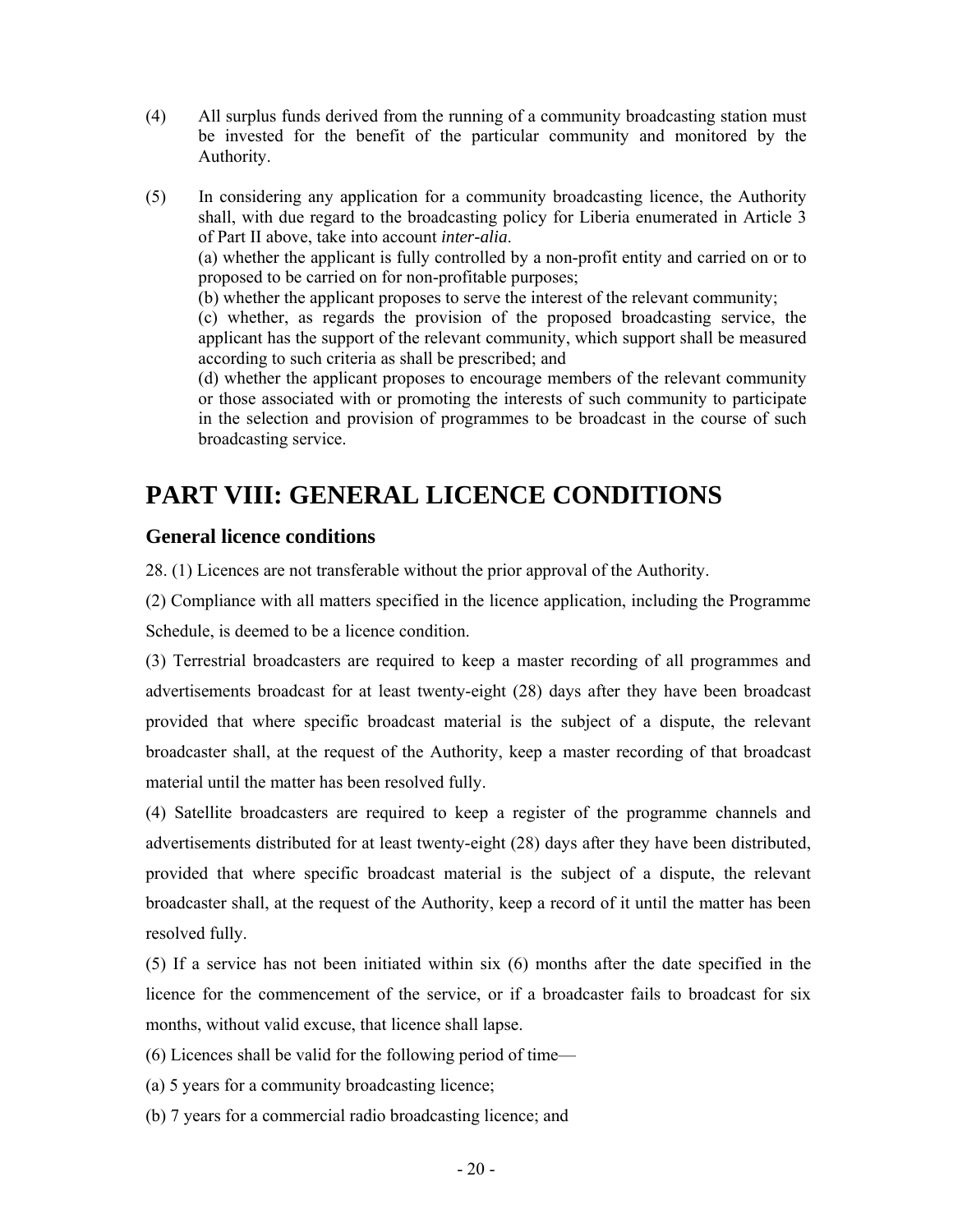(c) 10 years for a commercial television broadcasting licence.

(7) Licensees are required to report annually to the Authority on their activities, including the observance of licence conditions.

## **Copyright**

29. (1) Broadcasters may only broadcast programmes which they produced or for which they hold broadcasting rights and copyright must be clearly indicated as part of the credits displayed with each programme.

(2) The name of the producer of every programme shall be displayed or read out at the end of the programme.

## **Undue concentration of ownership**

30. (1) No legal or natural person shall exercise direct or indirect control over more than one national free-to-air television service.

(2) No legal or natural person shall exercise direct or indirect control over a national free-toair broadcasting service and a national newspaper.

(3) No legal or natural person shall exercise direct or indirect control over a national free-toair television service and a national free-to-air radio service.

(4) For purposes of this section, financial or voting interests of 40% or more shall be deemed to constitute control.

(5) Subsection 1 shall not apply to a national public broadcaster.

## **Local content requirements**

31. (1) Every licensed broadcaster shall be required to include within each broadcasting service the following minimum quotas of local programming—

(a) 10% within 1 year of the coming into force of this Act;

(b) 20% within 2 years of the coming into force of this Act; and

(c) 40% within 5 years of the coming into force of this Act.

(2) In exceptional circumstances, the Authority may agree to delay or waive the above requirements for a particular broadcasting service.

## **Licence fees**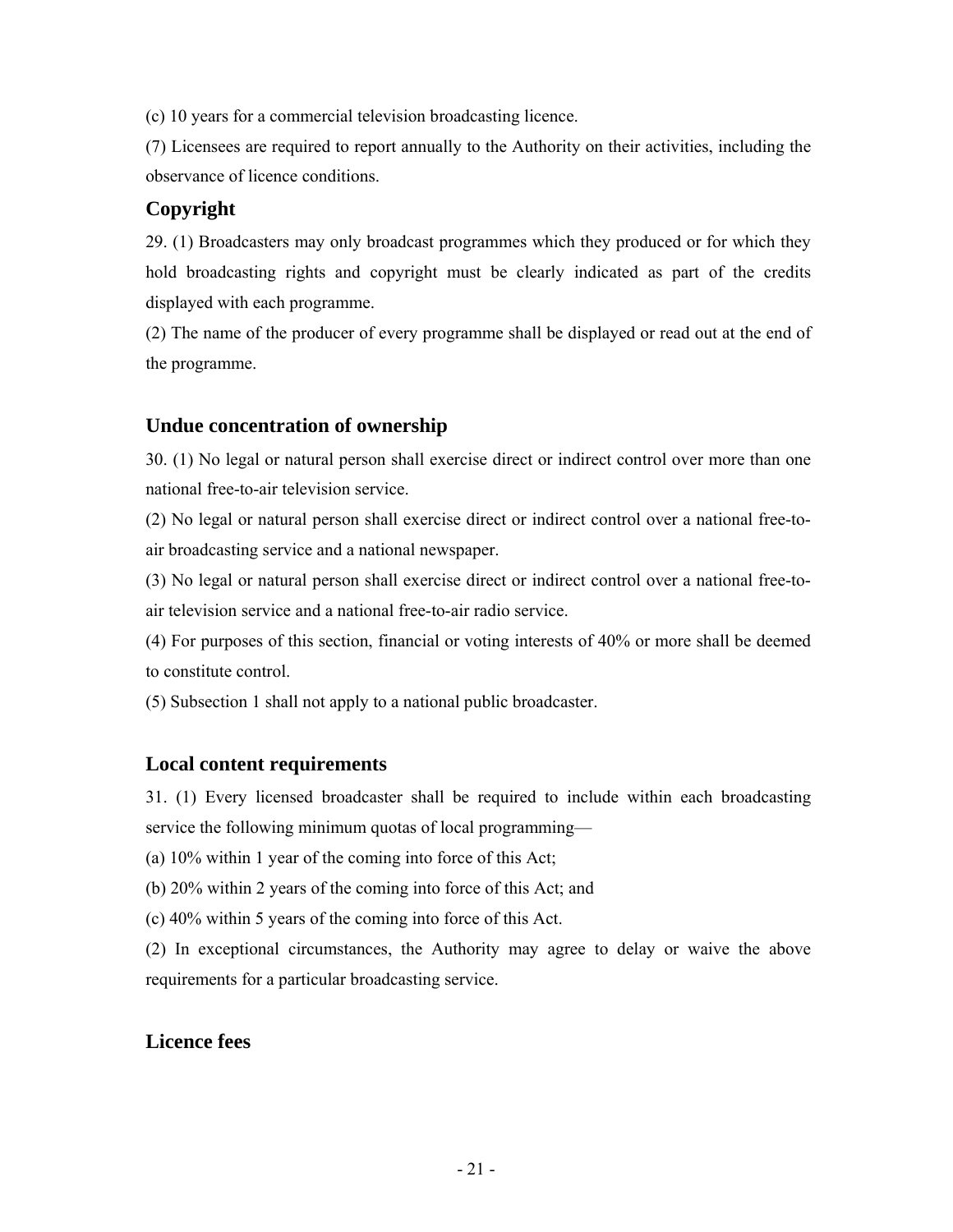32. (1) The Authority shall, from time to time as it deems necessary, in consultation with interested parties and taking into account market considerations, produce a schedule of the applicable annual licence fees, setting out the rates for various types of broadcasting services.

(2) For purposes of subsection (1), the Authority may classify licensed services by—

(a) tier (public, commercial or community);

(b) type (such as radio or television, terrestrial, free-to-air or subscription, satellite or cable and analogue or digital); and

(c) scope (national, regional or local, or according to the number of subscribers).

(3) This schedule shall be published in the *Gazette* and be placed before the National Legislature of the Republic of Liberia for a period of 30 days and, unless the National Legislature of the Republic of Liberia decides otherwise, come into force at the end of this period.

(4) Licensees shall be required to pay the applicable annual licence fee for each broadcasting service it operates into the Independent Broadcasting Authority Fund, provided that payment of the licence fee may be phased through the year.

#### **Additional terms and conditions**

33. (1) The Authority may, from time to time, by notification published in the *Gazette*, adopt regulations setting out general licence terms and conditions either of general application for all licensees or for different types of licensees.

(2) Such terms and conditions may, among other things—

(a) determine the period prior to the expiry of a licence during which any application for renewal must be submitted;

(b) specify the minimum amount of programming to be commissioned from local independent producers; or

(c) stipulate the categories of information that must be provided by licensees in their annual reports to the Authority, pursuant to subsection 26(7).

## **Application to licensees**

34. (1) Changes in licence conditions pursuant to sections 30 and 31 shall not apply retroactively to broadcasters licensed pursuant to this Act.

# **PART IX: SPECIFIC LICENCE CONDITIONS**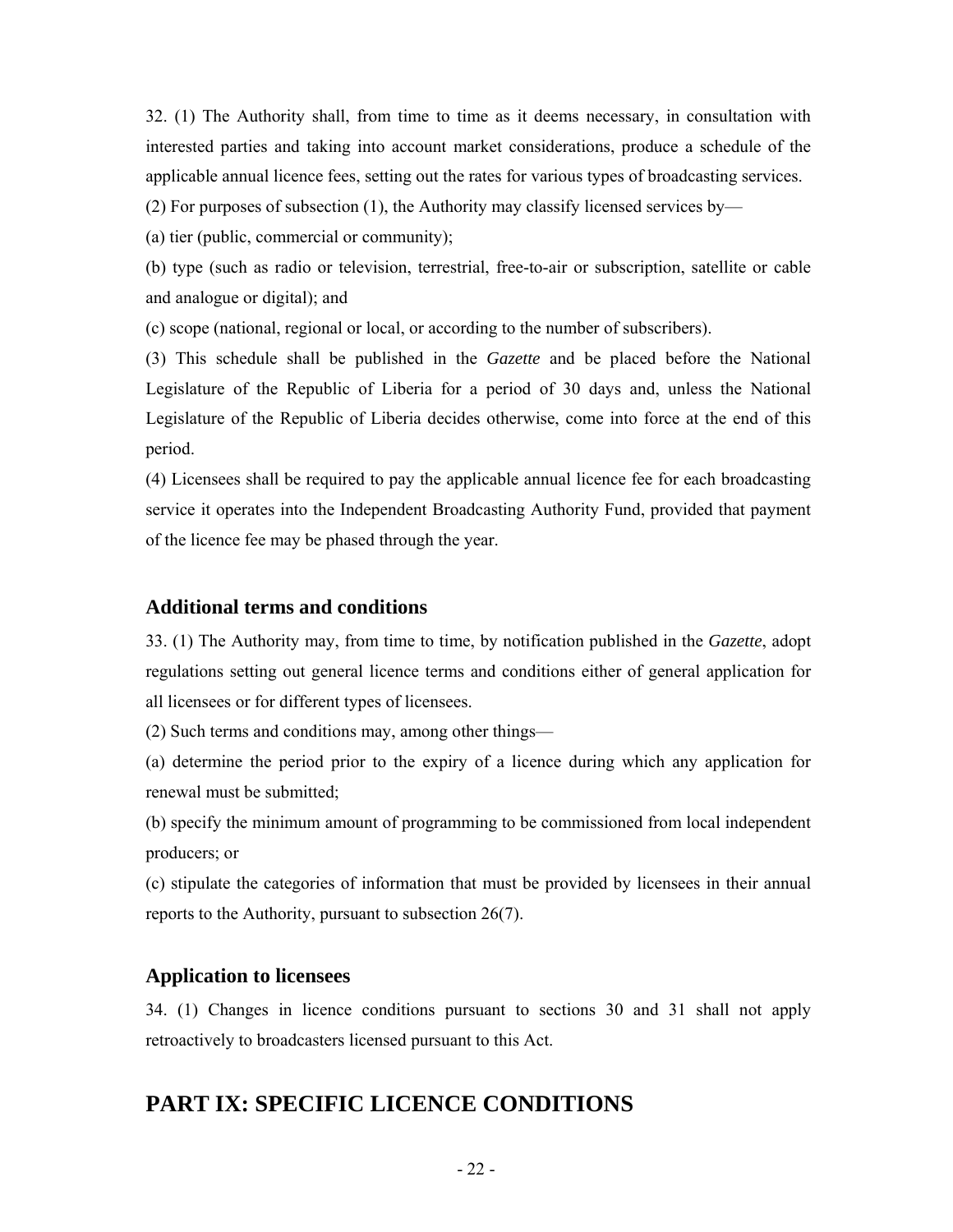#### **Specific Licence Conditions**

35. (1) The Authority may attach such reasonable conditions to a broadcasting service licence as it deems necessary to promote the broadcasting policy principles set out in section 3.

(2) Such conditions may, in particular—

(a) set the minimum number of hours to be broadcast on a daily, weekly or annual basis;

(b) set minimum local content requirements over and above the minimum specified in this Act;

(c) specify maximum amounts of repeat programming; or (d) specify the language or languages in which the programmes are to be broadcast and in what minimum proportions.

## **Licence condition amendments**

36. (1) Broadcasters may propose amendments to their licences to the Authority, which may approve or refuse such amendments, provided that if the Authority fails to respond to a proposal within 60 working days after receiving it, the Authority shall be deemed to have accepted it.

(2) The Authority may, in respect of any particular broadcasting service licence, and after giving the licence holder an opportunity to make written representations, amend of its own motion any of the prescribed conditions, including adding further conditions—

(a) if the Authority is of the opinion that this is necessary to promote the broadcasting policy principles set out in section 3; or

(b) in order to give effect to any international treaty governing broadcasting matters to which Liberia is a party.

#### **General restriction on specific licence conditions**

37. No licence conditions shall be imposed under sections 31, 33 or 34 unless they—

- (a) are relevant to broadcasting;
- (b) further broadcasting policy as set out in this Act; and
- (c) are reasonable and realistic, given the licensee.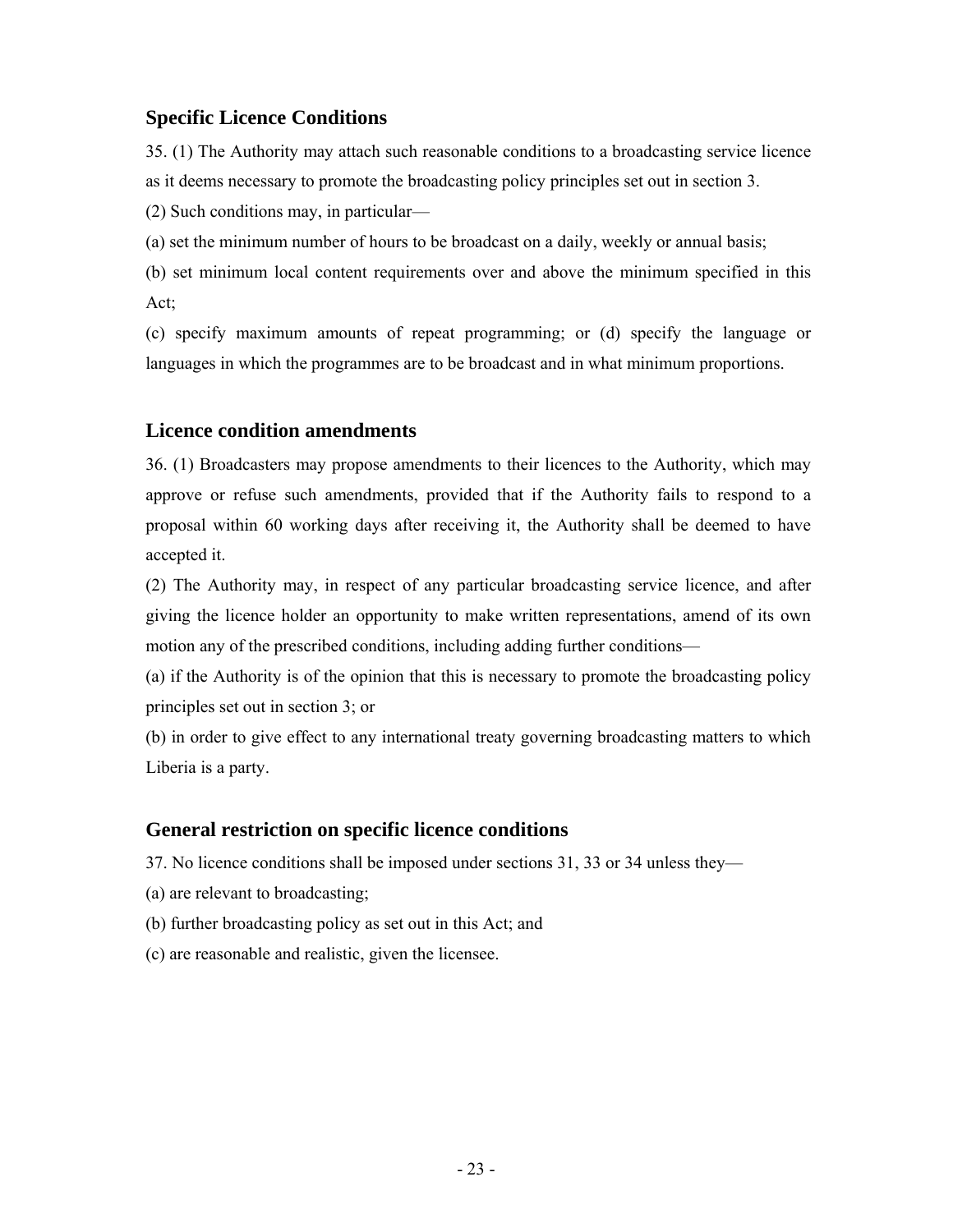# **PART X: THE ADVERTISING, PROGRAMME AND TECHNICAL CODES**

#### **The Advertising and Programme Codes**

38. (1) The Authority shall, in consultation with broadcasters, journalists and other interested stakeholders, draw up, and from time to time review and amend, an Advertising Code and a Programme Code for broadcasters.

(2) The Codes shall be published and widely disseminated and every licensee shall be provided with a copy of each Code.

#### **The Advertising Code**

39. (1) The Advertising Code shall address a range of issues relating to broadcast advertising, including the following—

(a) all advertisements shall be clearly identified as such;

(b) no broadcaster shall carry advertisements for medicines which are available only with a prescription;

(c) the maximum daily and hourly advertising which may be carried by different licensed broadcasting services, which shall in no case exceed 20% of total daily programming;

(d) except in accordance with this section or in accordance with the law governing elections or any regulations issued under it, no broadcaster shall carry any advertisement for or on behalf of any political party or candidate for election to political office; and

(2) Subject to the law governing elections or any regulations issued under it, the Authority may, by notification published in the *Gazette*, adopt regulations regarding political advertisements during elections, provided that any such regulations shall be based on the principle that parties and candidates should be granted equitable, non-discriminatory access to licensees.

(3) The Advertising Code may also set rules regarding programme sponsorship.

(4) For purposes of this Act, sponsorship shall not be deemed to constitute advertising.

#### **The Programme Code**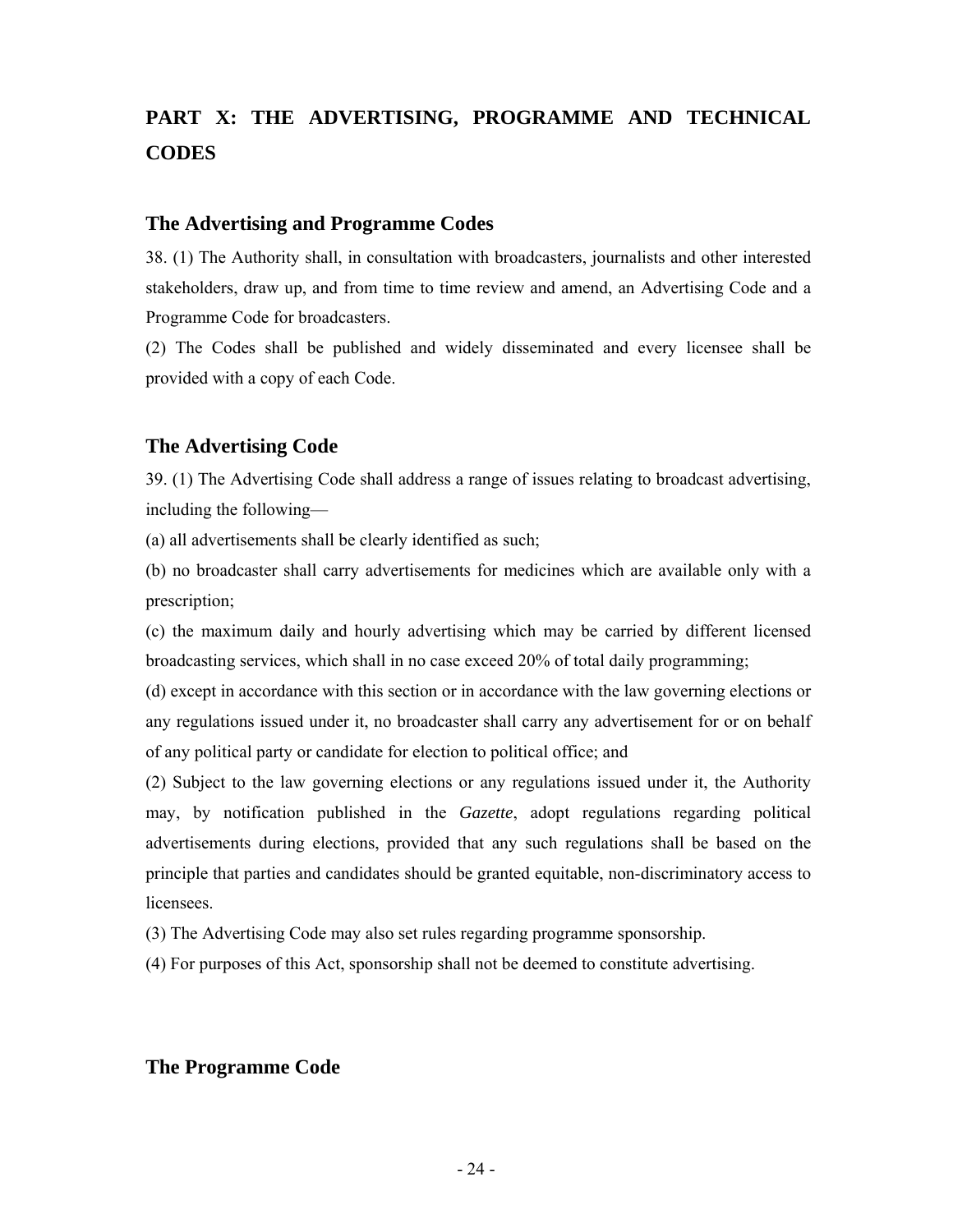40. (1) The Programme Code shall address a range of issues relating to programming including, among other things, the following—

(a) balance and impartiality in news and current affairs programming and the duty to strive for accuracy in these programmes;

(b) protection of children;

(c) classification of programmes, including films, according to the recommended age of viewers;

(d) the terms, conduct and editing of interviews;

(e) the use of covert recording and subterfuge;

(f) keeping within accepted boundaries of taste and decency, including in relation to the portrayal of sexual conduct and violence, and the use of strong or abusive language;

(g) the coverage of crime and anti-social behaviour;

(h) distinguishing between factual material and comment;

(i) the treatment of religion, ethnic, religious and cultural communities and relations, gender issues, minors and disadvantaged groups;

(j) respect for privacy; and

(k) the use of subliminal images or sounds.

(2) In developing and implementing the Programme Code, the Authority shall have due regard to the rightful place in a pluralist democratic society of robust and challenging debate, of the strong expression of personal views, of the need for original, innovative and stimulating programme-making and of the potential for achieving proper balance over a series of programmes, or over time, rather than in every individual programme.

## **The Technical Code**

41. (1) The Ministry shall, in consultation with broadcasters, journalists and other interested stakeholders, draw up, and from time to time review and amend, a Technical Code for broadcasters.

(2) The Technical Code shall address a range of issues relating to general technical broadcast standards and formats.

(3) The Technical Code shall be published and widely disseminated and every licensee shall be provided with a copy.

(4) The Ministry shall monitor compliance by broadcasters with the Technical Code and, for purposes of implementation, shall inform the Authority of any breaches it observes.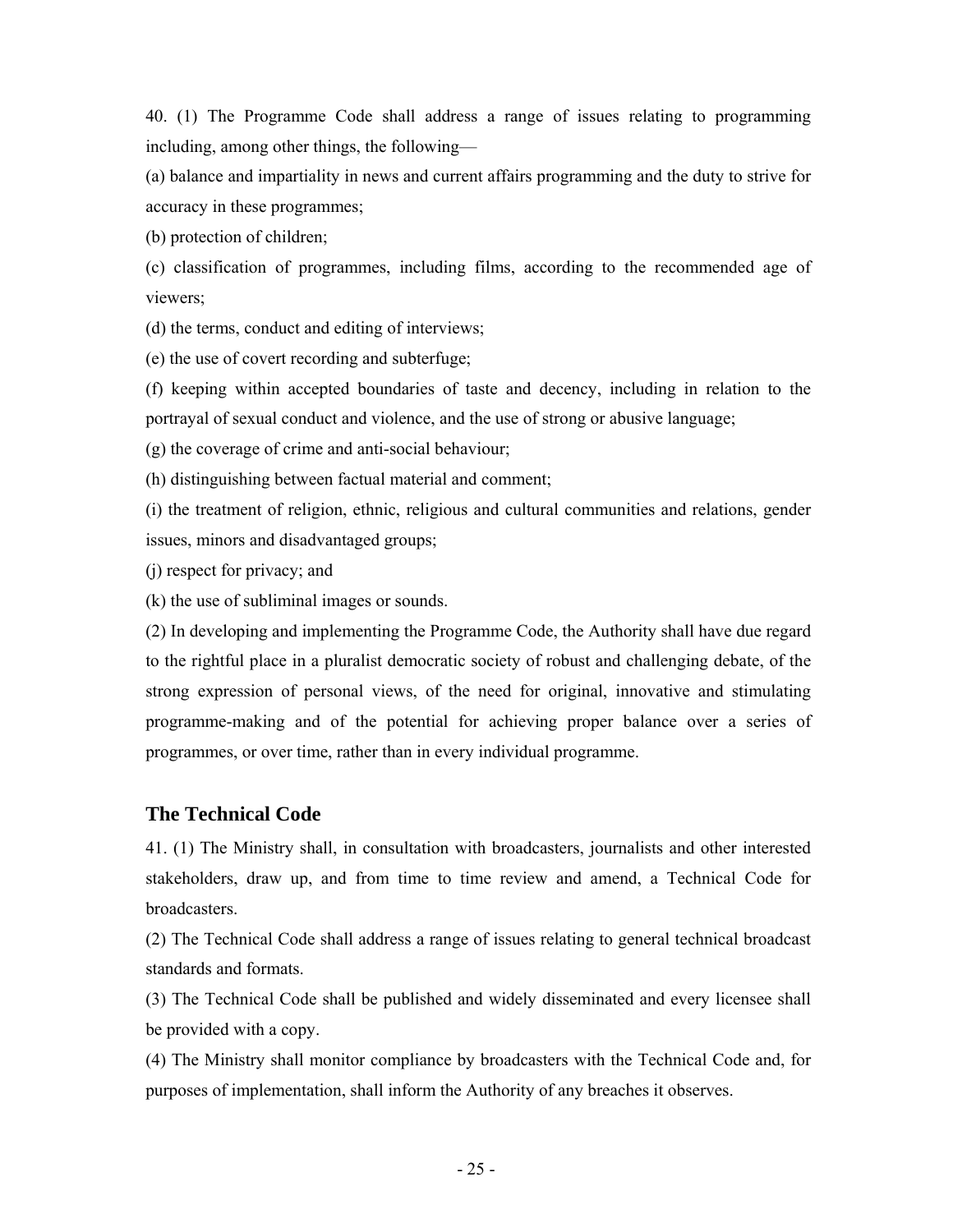#### **Compliance**

42. Compliance with the Advertising, Programme and Technical Codes are deemed to be licence conditions.

# **PART XI: BREACH OF LICENCE CONDITIONS**

#### **Complaints and Monitoring**

43. (1) Anyone who believes that a licensee has breached the Advertising Code or the Programme Code may lodge a complaint in writing with the Authority and the Authority shall investigate every such complaint, unless it considers the complaint to be frivolous or manifestly unfounded.

(2) It shall be the duty of the Authority to ensure that all licensees comply with their licence conditions and, to this end, the Authority may monitor licensees and undertake an investigation where it believes there may have been a breach of a licence condition.

#### **Investigations**

44. (1) Where it conducts an investigation pursuant to section 42, the Authority shall provide the broadcaster with adequate written notice of any allegation of a breach and with a reasonable opportunity to make representations. In the case of a complaint, the Authority shall also provide the complainant with a reasonable opportunity to make representations.

(2) The Authority shall, absent exceptional circumstances, come to a decision in relation to a complaint within two (2) months.

(3) Where the Authority decides that a licensee is in breach of the Advertising Code, the Programme Code and/or any other licence condition, it shall publish its decision, including reasons for its decision, any sanction to be imposed pursuant to section 44 and notification of the broadcaster's right to appeal from this decision. The Authority shall provide the broadcaster and, where relevant the complainant, with a copy of its decision.

#### **Sanctions**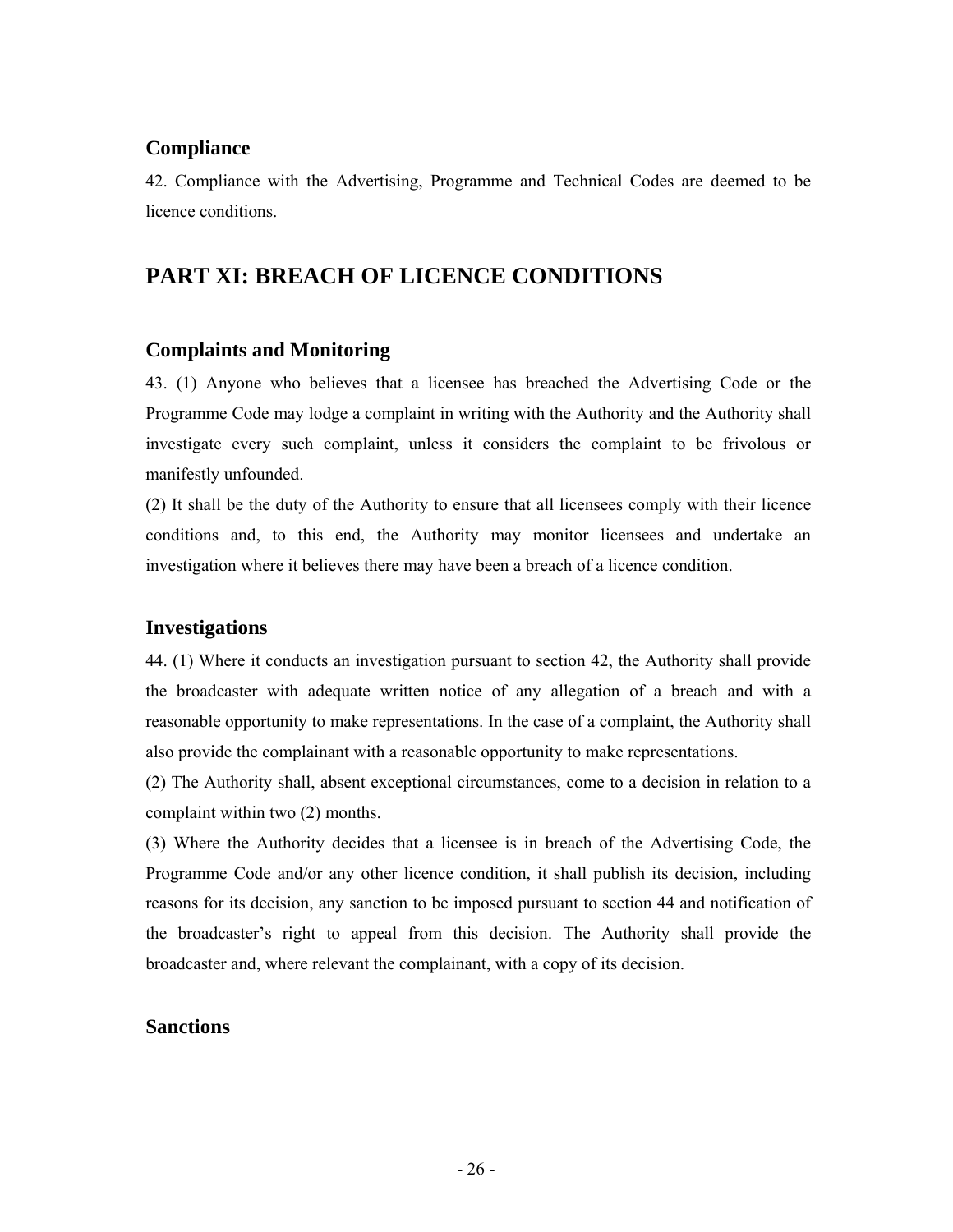45. (1) Where the Authority determines that a licensee is in breach of the Advertising Code, the Programme Code, the Technical Code and/or any other licence condition or provision of this Act, it may apply one or more of the following sanctions—

(a) issue an internal instruction to the licensee;

(b) issue a public written warning to the broadcaster;

(c) order the broadcaster to broadcast a statement, correction or retraction at a specified time and in a specified form; or

(d) order the broadcaster to take such action or desist from taking such action as it deems necessary to rectify or prevent repetition of the breach.

(2) In cases of repeated breach of licence conditions, the Authority may order a licensee to pay a fine not exceeding 2% of the licensee's total revenues for the previous year, provided that such fines shall be paid into the Independent Broadcasting Authority Fund.

(3) In cases of repeated and gross breach of licence conditions, the Authority may order the suspension of part or all of the Programme Schedule of a licensee, or terminate its licence.

(4) For breach of a rule relating to broadcast content, the Authority shall not impose the sanctions provided for in subsections (2) or (3) except as decided by a majority of the Members and where other, lesser sanctions have failed to prevent further breach.

(5) Where any body deliberately carries on an unlicensed broadcasting activity in contravention of subsection 20(1), or deliberately transfers a broadcasting licence in contravention of subsection 26(1), the Authority may order the termination of that broadcasting activity, a fine and/or the confiscation of the equipment used in the illegal activity.

(6) Failure to comply with an order of the Authority under this section shall be deemed to be contempt of court and, where a licensee fails within a reasonable time to comply with such an order, the Authority may request the prosecutor to institute contempt proceedings.

## **PART XII: APPEALS**

#### **Appeals**

46. Any person aggrieved by a decision of the Authority granting or refusing to grant a licence, renewing or refusing to renew a licence, imposing conditions as part of a licence or imposing or refusing to impose a sanction on a licensee may appeal to the courts for a review of that decision.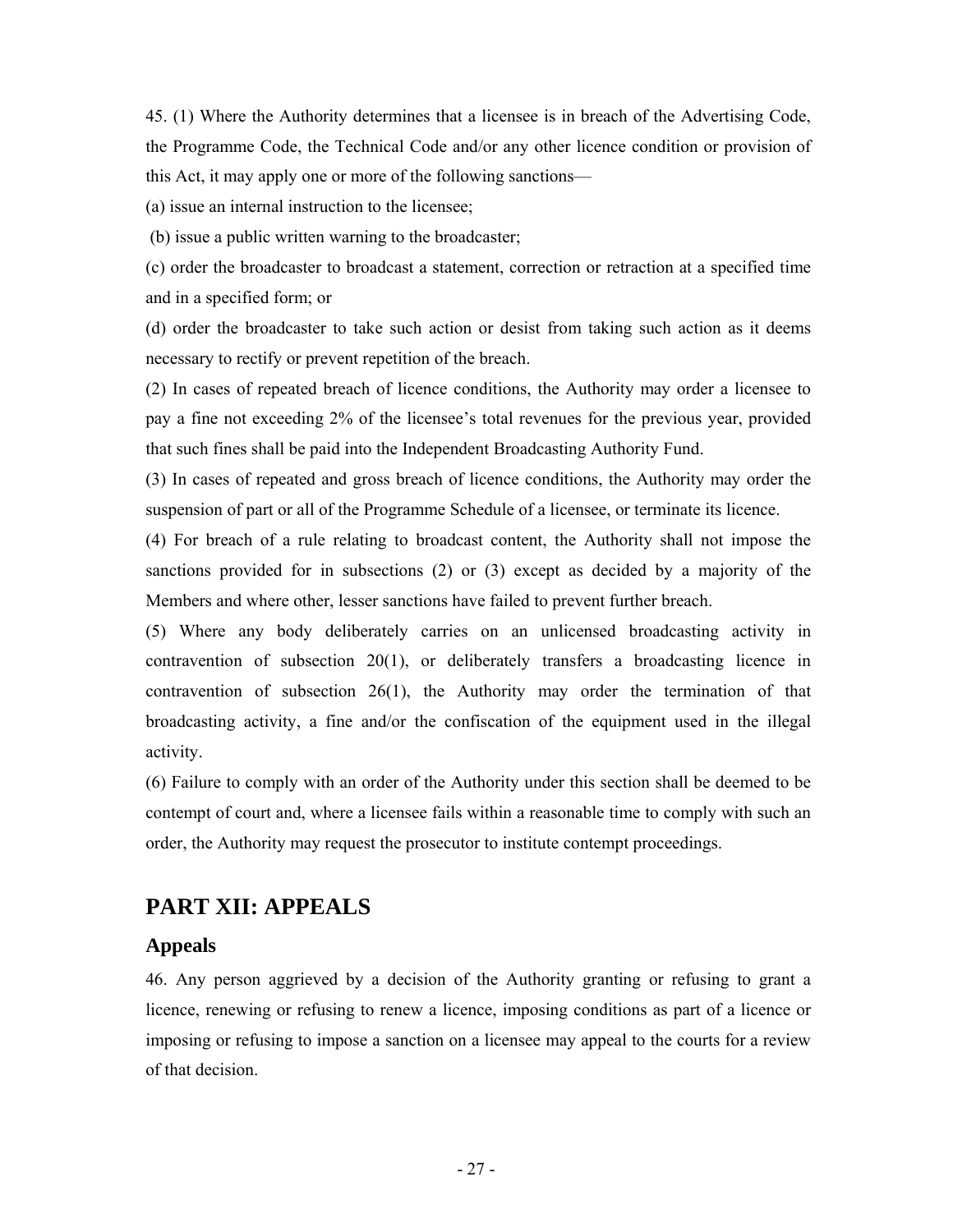# **PART XIII: FINAL PROVISIONS**

#### **Repeals and amendments**

47. (1) The National Assembly Act Constituting the National Communications Policy and Regulatory Commission of 1989 is hereby repealed.

(2) The provisions of National Assembly Act 19 September, 1978, setting out the powers of the ministry of telecommunication, shall be deemed to be amended insofar as is necessary to allow the Authority to perform its functions under this Act.

(3) Any other laws or regulations which affect, or institutions with responsibility over, broadcasting shall not be affected by the coming into force of this Act, provided that any such laws, regulations or institutions are, at that time, deemed to be amended, repealed or terminated to the extent that they have been superseded, supplanted or contradict provisions in this Act.

#### **Existing broadcasting services**

48. (1) Within two months of its establishment, the Authority shall initiates a review of all existing broadcasting services with a view to deciding whether or not to issue these services with a valid licence under section 23 of this Act. This review shall be concluded within 12 months of the establishment of the Authority.

(2) Notwithstanding the provisions of this Act, any agreements or licences to provide broadcasting services in force immediately prior to the date of commencement of this Act shall be deemed to be valid broadcasting licences for the purposes of this Act, unless the Authority, acting in the exercise of its duties under subsection (1), decides otherwise.

(3) Where an agreement or licence referred to in subsection (2) under which an existing broadcaster is operating fails to specify the number of broadcasting services which may be provided, the number of such services shall be deemed to be the number being provided at the time this Act comes into force.

#### **Institutional arrangements**

49. The Authority shall be established within six (6) months of this Act coming into force.

#### **Rules and Regulations**